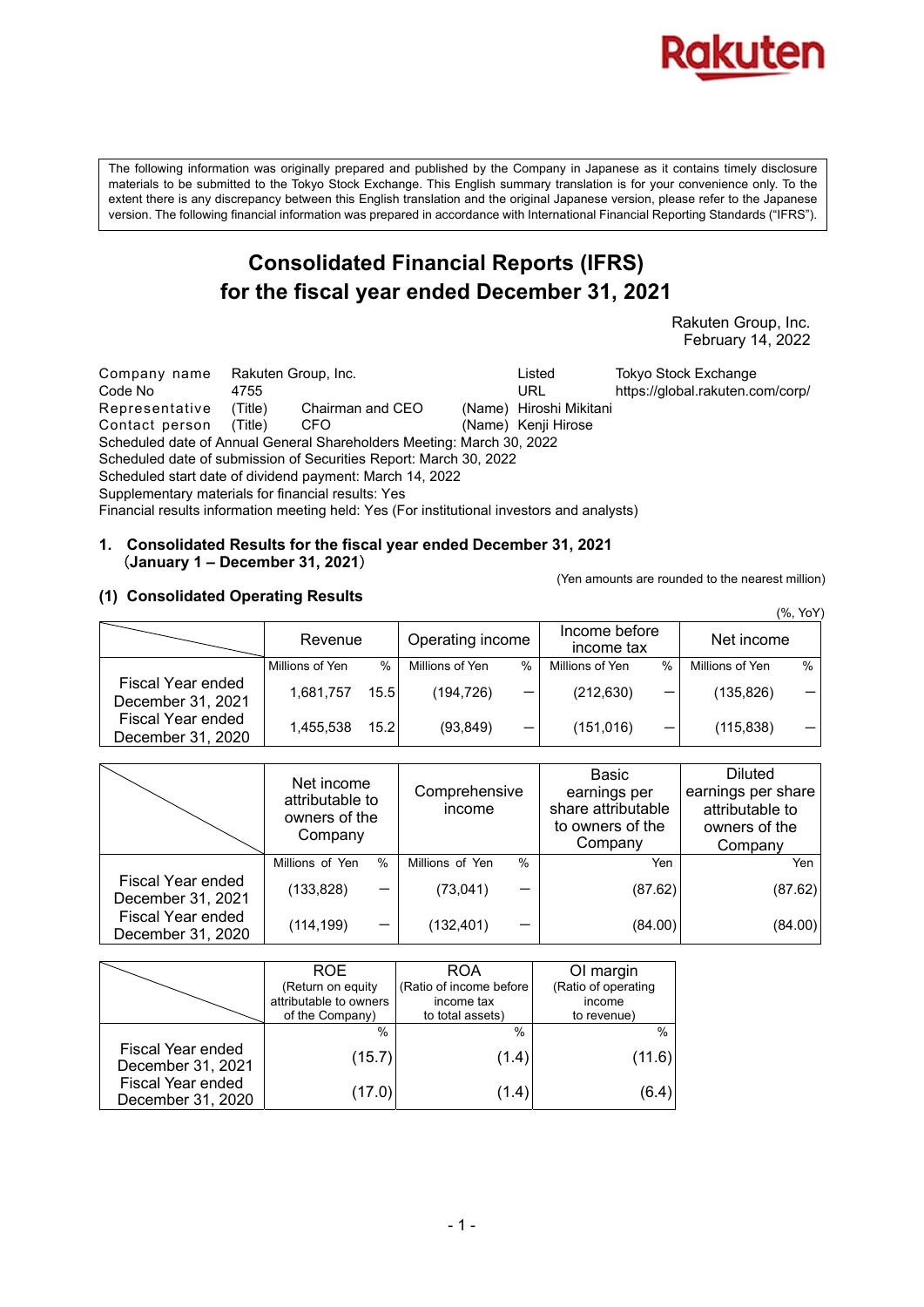

## **(2) Consolidated Financial Position**

|                            | Total assets    | Total equity    | Total equity<br>attributable to<br>owners of the<br>Company | Ratio of total<br>equity<br>attributable to<br>owners of the<br>Company to<br>total assets | Total equity<br>attributable to<br>owners of the<br>Company per<br>share |
|----------------------------|-----------------|-----------------|-------------------------------------------------------------|--------------------------------------------------------------------------------------------|--------------------------------------------------------------------------|
|                            | Millions of Yen | Millions of Yen | Millions of Yen                                             | $\frac{0}{0}$                                                                              | Yen                                                                      |
| As of<br>December 31, 2021 | 16,831,221      | 1,117,290       | 1,093,719                                                   | 6.5                                                                                        | 691.47                                                                   |
| As of<br>December 31, 2020 | 12,524,438      | 629,014         | 608,738                                                     | 4.9                                                                                        | 446.78                                                                   |

## **(3) Consolidated Cash Flows**

|                                        | Net cash flows<br>from<br>Operating<br>activities | Net cash flows<br>from<br>investing<br>activities | Net cash flows<br>from<br>financing<br>activities | Cash and cash<br>equivalents,<br>end of year |
|----------------------------------------|---------------------------------------------------|---------------------------------------------------|---------------------------------------------------|----------------------------------------------|
|                                        | Millions of Yen                                   | Millions of Yen                                   | Millions of Yen                                   | Millions of Yen                              |
| Fiscal Year ended<br>December 31, 2021 | 582,707                                           | (611, 830)                                        | 1,402,265                                         | 4,410,301                                    |
| Fiscal Year ended<br>December 31, 2020 | 1,041,391                                         | (303, 347)                                        | 808,108                                           | 3,021,306                                    |

## **2. Dividends**

|                      | Dividend per Share |      |     |      |      |                             | Ratio of                                |                                                                                                    |
|----------------------|--------------------|------|-----|------|------|-----------------------------|-----------------------------------------|----------------------------------------------------------------------------------------------------|
|                      | 1Q                 | 2Q   | 3Q  | 4Q   | Year | Total<br>dividend<br>(Year) | Dividend<br>ratio<br>(Consolidate<br>d) | dividend<br>to total<br>equity<br>attributable<br>to owners of<br>the<br>Company<br>(Consolidated) |
|                      | Yen                | Yen  | Yen | Yen  | Yen  | Millions of Yen             | $\%$                                    | $\%$                                                                                               |
| FY2020               |                    | 0.00 |     | 4.50 | 4.50 | 6,131                       |                                         | 0.9                                                                                                |
| FY2021               |                    | 0.00 |     | 4.50 | 4.50 | 7,118                       |                                         | 0.8                                                                                                |
| FY2022<br>(Forecast) |                    |      |     |      |      |                             |                                         |                                                                                                    |

Note: Dividend per share for the fiscal year ending December 31, 2022 has not been decided yet

#### . **3. Estimate of Consolidated Operating Results for fiscal year 2022 (January 1 to December 31, 2022)**

For the estimate of consolidated operating results for fiscal year 2022, double-digit growth on consolidated operating results for fiscal year 2021 is estimated for fiscal year 2022 consolidated revenue, excluding the securities business whose results are heavily impacted by stock market conditions.

For details, see page 9, 1. Overview of Business Results, etc. (4) Future Outlook.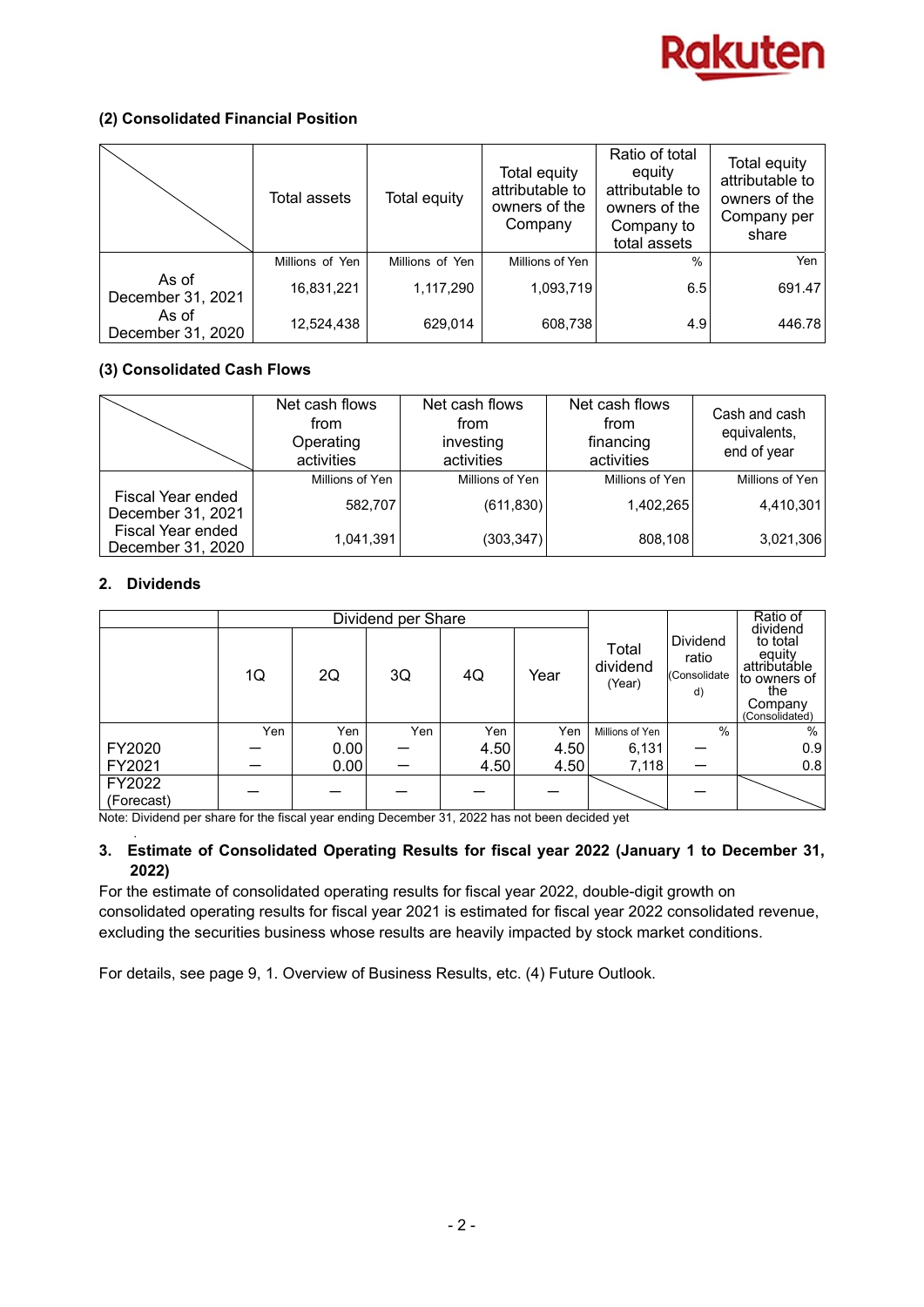

## **Notes**

## **(1) Changes in Significant Subsidiaries during the Current Period**

## **(Changes in Specified Subsidiaries resulting in Change in Scope of Consolidation)**: No

New:  $-$  (Company name:  $-$ ) Excluded:  $-$  (Company name:  $-$ )

## **(2) Changes in Accounting Policies and Changes in Accounting Estimates**

- 1. Changes in accounting policies as required under IFRS: No
- 2. Changes in accounting policies due to other reasons: No
- 3. Changes in accounting estimates: Yes

 Note: For details, see page 22, 3. Consolidated Financial Statements and Notes (6) Notes to the Consolidated Financial Statements (Changes in Accounting Estimates).

## **(3) Number of Shares Issued (Common Stock)**

- 1. Total number of shares issued at the end of the period (including treasury stocks)
	- 1,581,735,100 shares (As of December 31, 2021)
	- 1,434,573,900 shares (As of December 31, 2020)
- 2. Number of treasury stocks at the end of the period 234 shares (As of December 31, 2021) 72,073,137 shares (As of December 31, 2020)
- 3. Average number of shares during the period (cumulative from the beginning of the year) 1,527,424,886 shares (January 1 – December 31, 2021) 1,359,477,579 shares (January 1 – December 31, 2020)

This financial report is not subject to audit.

## **Explanation about the Appropriate Use of Earnings Forecasts, and Other Special Matters**

Consolidated earnings forecasts for the fiscal year ending December 31, 2022 are based on information that is available at the time of writing, but a number of known and unknown factors could cause actual results to differ from projections.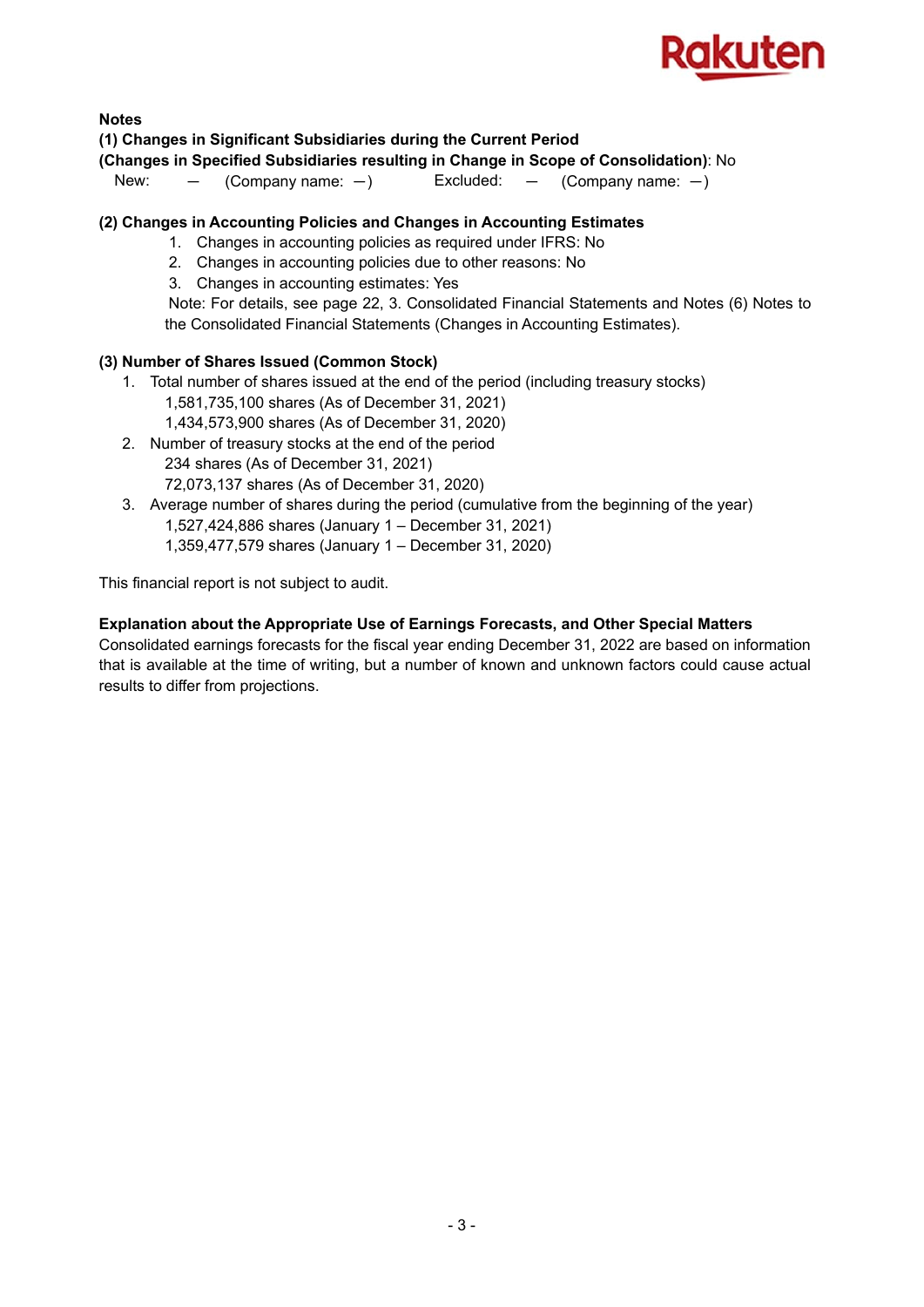

#### **1. Overview of Business Results, etc.**

#### **(1) Overview of Business Results for the Fiscal Year ended December 31, 2021**

The Rakuten Group discloses consolidated business results in terms of both its internal measures which management relies upon in making decisions (hereinafter the "Non-GAAP financial measures") and those under IFRS.

Non-GAAP operating income is operating income under IFRS (hereinafter "IFRS operating income") after deducting unusual items and other adjustments as prescribed by the Rakuten Group. Management believes that the disclosure of Non-GAAP financial measures facilitates comparison between the Rakuten Group and peer companies in the same industry or comparison of its business results with those of prior fiscal years by stakeholders, and can provide useful information in understanding the underlying business results of the Rakuten Group and its future outlook. Unusual items refer to one-off items that the Rakuten Group believes shall be excluded for the purposes of preparing a future outlook based on certain rules. Other adjustment items are those that tend to differ depending on the standards applied, and are therefore less comparable between companies, such as share based compensation expenses and amortization of acquisition-related intangible assets.

Note: For disclosure of Non-GAAP financial measures, the Rakuten Group refers to the rules specified by the U.S. Securities and Exchange Commission but does not fully comply with such rules.

#### **i) Business Results for the fiscal year ended December 31, 2021 (Non-GAAP basis)**

The world economy during the fiscal year ended December 31, 2021 showed signs of recovery as the severe situation of the COVID-19 pandemic gradually eases. The Japanese economy is also expected to recover mainly due to the effects of various policy measures such as COVID-19 vaccine promotion, but going forward, it will be necessary to pay attention to the risk of economic downturn due to trends in infections, supply-side restrictions, and other factors. Under the situation in which people are forced to change their lifestyles due to the COVID-19 pandemic, IT companies provide Internet services, online financial services, and information and communication services that enable people to purchase products and enjoy services while reducing contact with others, and the social role expected of IT companies is further increasing.

Under such an environment, the Rakuten Group worked to expand the Rakuten Ecosystem, which consists of more than 70 diverse services in Japan and overseas, while working to diversify business risks from the impact of infectious diseases by continuing to develop and operate businesses that bring together membership, data, and branding, along with services that proactively leverage AI.

In the Internet Services segment, factors including measures to improve customer convenience, such as the introduction of a common free shipping threshold for participating merchants on internet shopping mall "Rakuten Ichiba", successfully led to the retention of customers against the backdrop of stay-at-home consumption amid the COVID-19 pandemic. This contributed to growth in transaction volume in domestic e-commerce services, and gross merchandise sales in domestic e-commerce services surpassed ¥5 trillion in the fiscal year ended December 31, 2021. In the FinTech segment, services including credit card related, banking, and securities saw increases in revenue and profit with the continuous growth in the customer base in each service, and the shopping transaction value of Rakuten Card surpassed ¥14 trillion in the fiscal year ended December 31, 2021. In the Mobile segment, in addition to efforts to improve network quality by focusing on the development of the Rakuten Group's own base stations ahead of schedule, steady progress was made in acquiring customers even after the expiration of campaigns offering one year of free telecommunication charges.

As a result, the Rakuten Group recorded revenue of ¥1,681,757 million, up 15.5% year-on-year for the fiscal year ended December 31, 2021, but due to ongoing prior investments in the Mobile segment, such as the installment of its own base stations, it recorded a Non-GAAP operating loss of ¥224,999 million, compared to a Non-GAAP operating loss of ¥102,667 million in the previous fiscal year.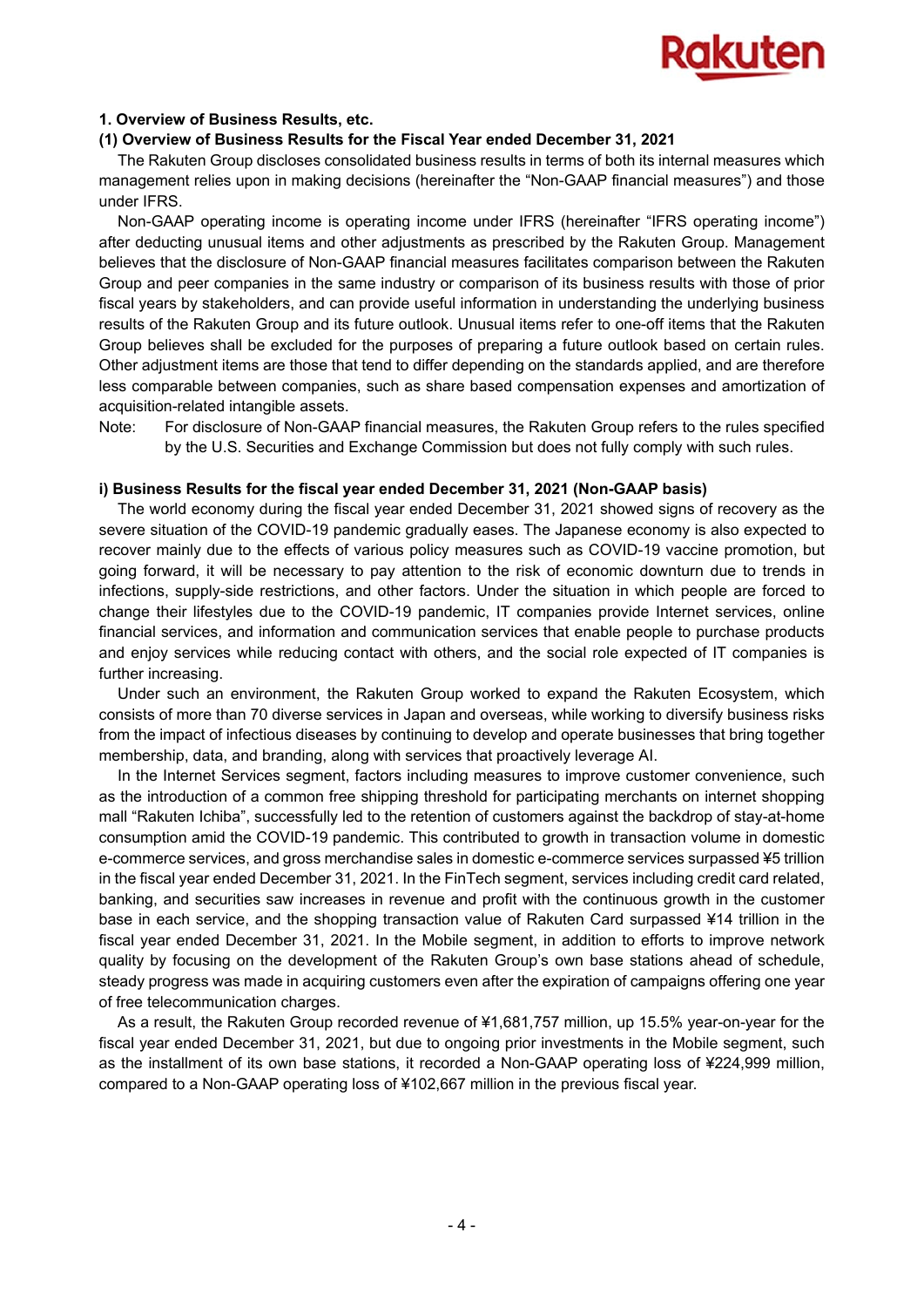

(Millions of Yen)

## (Non-GAAP)

|                         |                                        |                                        |                         | (Millions of Yen) |
|-------------------------|----------------------------------------|----------------------------------------|-------------------------|-------------------|
|                         | Fiscal Year ended<br>December 31, 2020 | Fiscal Year ended<br>December 31, 2021 | Amount<br>Change<br>YoY | % Change<br>YoY   |
| Revenue                 | 1,455,538                              | 1,681,757                              | 226,219                 | 15.5%             |
| Non-GAAP operating loss | (102, 667)                             | (224, 999)                             | (122, 332)              | $-$ %             |

## **ii) Reconciliation of Non-GAAP Operating Income to IFRS Operating Income**

For the fiscal year ended December 31, 2021, amortization of intangible assets of ¥9,321 million and share based compensation expenses of ¥10,059 million were excluded from Non-GAAP operating income. One-off items listed for the fiscal year ended December 31, 2020 include a gain on sale of all shares in OverDrive Holdings, Inc. of ¥40,926 million, losses on investments in the filmmaking business of ¥3,277 million, and impairment of property, plant and equipment etc. due to the closure of certain U.S. based business. One-off items listed for the fiscal year ended December 31, 2021 include a gain on step acquisitions of ¥59,496 million as a result of making Altiostar Networks, Inc. a wholly-owned subsidiary of the Company and expenses of ¥8,789 million associated with an increase in provision for customer points as a result of revisions in the Rakuten Point Terms of Use.

|                                         |                                        |                                               | ווסו וט כווטוווועון  |
|-----------------------------------------|----------------------------------------|-----------------------------------------------|----------------------|
|                                         | Fiscal Year ended<br>December 31, 2020 | <b>Fiscal Year ended</b><br>December 31, 2021 | Amount Change<br>YoY |
| Non-GAAP operating loss                 | (102, 667)                             | (224, 999)                                    | (122, 332)           |
| Amortization of intangible assets (PPA) | (9, 502)                               | (9,321)                                       | 181                  |
| Share based compensation expenses       | (10, 612)                              | (10, 059)                                     | 553                  |
| One-off items                           | 28,932                                 | 49,653                                        | 20,721               |
| <b>IFRS operating loss</b>              | (93, 849)                              | (194,726)                                     | (100,877)            |

## **iii) Business Results for the fiscal year ended December 31, 2021 (IFRS basis)**

For the fiscal year ended December 31, 2021, the Rakuten Group recorded revenue of ¥1,681,757 million, up 15.5% year-on-year, IFRS operating loss of ¥194,726 million, compared with an IFRS operating loss of ¥93,849 million in the fiscal year ended December 31, 2020, and net loss attributable to owners of the Company of ¥133,828 million, compared with a net loss of ¥114,199 million in the fiscal year ended December 31, 2020.

(IFRS)

| (11.10)<br>(Millions of Yen)                      |                                        |                                        |                         |                 |  |  |
|---------------------------------------------------|----------------------------------------|----------------------------------------|-------------------------|-----------------|--|--|
|                                                   | Fiscal Year ended<br>December 31, 2020 | Fiscal Year ended<br>December 31, 2021 | Amount<br>Change<br>YoY | % Change<br>YoY |  |  |
| Revenue                                           | 1,455,538                              | 1,681,757                              | 226,219                 | 15.5%           |  |  |
| <b>IFRS</b> operating loss                        | (93, 849)                              | (194, 726)                             | (100, 877)              | $-$ %           |  |  |
| Net loss attributable<br>to owners of the Company | (114, 199)                             | (133, 828)                             | (19, 629)               | $-$ %           |  |  |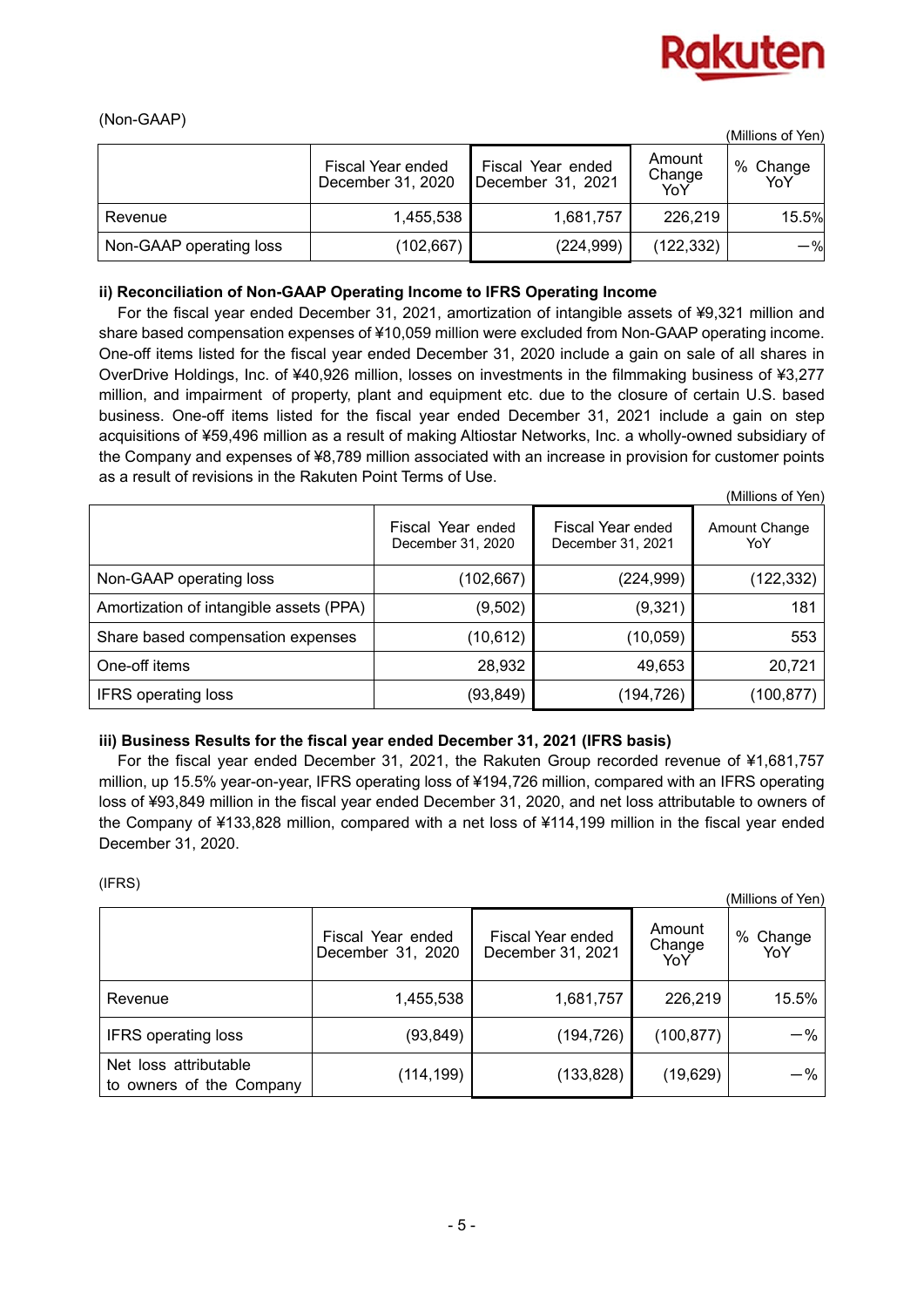

#### **iv) Segment Information**

Business results for each segment are as follows. In terms of the IFRS management approach, segment profit or loss is presented on a Non-GAAP operating income basis.

From the second quarter ended June 30, 2021, the Rakuten Group has reviewed its business management system with the aim of improving the profitability of the Rakuten Ecosystem in North America. Accordingly, some businesses and subsidiaries providing digital content sites in North America and those engaged in messaging services have been transferred to other segments. The main change was made to Rakuten Kobo Inc. and Viber Media S.a.r.l. etc., included in the Mobile segment, which were transferred to the Internet Services segment. In line with these changes, segment information for the fiscal year ended December 31, 2020 has been restated.

#### **Internet Services**

In domestic e-commerce services, the mainstay of Internet services, the Rakuten Group is aiming for further growth in gross merchandise sales and revenue by working on various initiatives, including sales promotion activities to cultivate loyal customers and win new customers, promotion of cross-use of services, promotion of the introduction of a common free shipping (shipping included) threshold and further opening up the Rakuten Ecosystem. Services such as the Internet shopping mall "Rakuten Ichiba" and "Rakuten 24", which sells medical supplies and daily necessities, etc. by online shopping, have continued to see further growth in transaction volume even compared with the previous fiscal year when the Rakuten Group benefited from the effects of the COVID-19 pandemic which gave a boost to the businesses. This was because these measures successfully led to the retention of customers who began using the services against the backdrop of increased demand for online shopping following the growth in "stay-at-home consumption". In the online travel booking service, Rakuten Travel, despite a decrease in transaction volume due to the impact of the continued temporary suspension of the "Go To Travel" program caused by the re-emergence of COVID-19, the gross merchandise sales in domestic e-commerce services exceeded ¥5 trillion in the fiscal year ended December 31, 2021. In other Internet services including overseas Internet services, continuous measures to improve cost efficiency and recovery of consumer behavior helped improve the performance of businesses that have been affected by the pandemic. In addition, the Rakuten Group recorded ¥27,827 million in valuation gains on securities related to investments in FinTech-related companies in the investment business. The Company has completed the succession of all but part of the rights and obligations in connection with its logistics business to JP Rakuten Logistics, Inc., a joint venture with Japan Post Co., Ltd., which became an associate of the Company accounted for using the equity method in the third quarter ended September 30, 2021. Accordingly, part of income (losses) of the logistics business, which was recorded in the Internet Services segment until the second quarter ended June 30, 2021, is recorded in share of income (losses) of investments in associates and joint ventures from the third quarter ended September 30, 2021.

As a result, revenue for the Internet Services segment rose to ¥1,003,382 million, a 14.7% year-on-year increase, while segment profit stood at ¥107,548 million, a 166.2% year-on-year increase.

|                 |                                        |                                        |                         | (Millions of Yen) |
|-----------------|----------------------------------------|----------------------------------------|-------------------------|-------------------|
|                 | Fiscal Year ended<br>December 31, 2020 | Fiscal Year ended<br>December 31, 2021 | Amount<br>Change<br>YoY | % Change<br>YoY   |
| Segment revenue | 874,806                                | 1,003,382                              | 128,576                 | 14.7%             |
| Segment profit  | 40,396                                 | 107,548                                | 67,152                  | 166.2%            |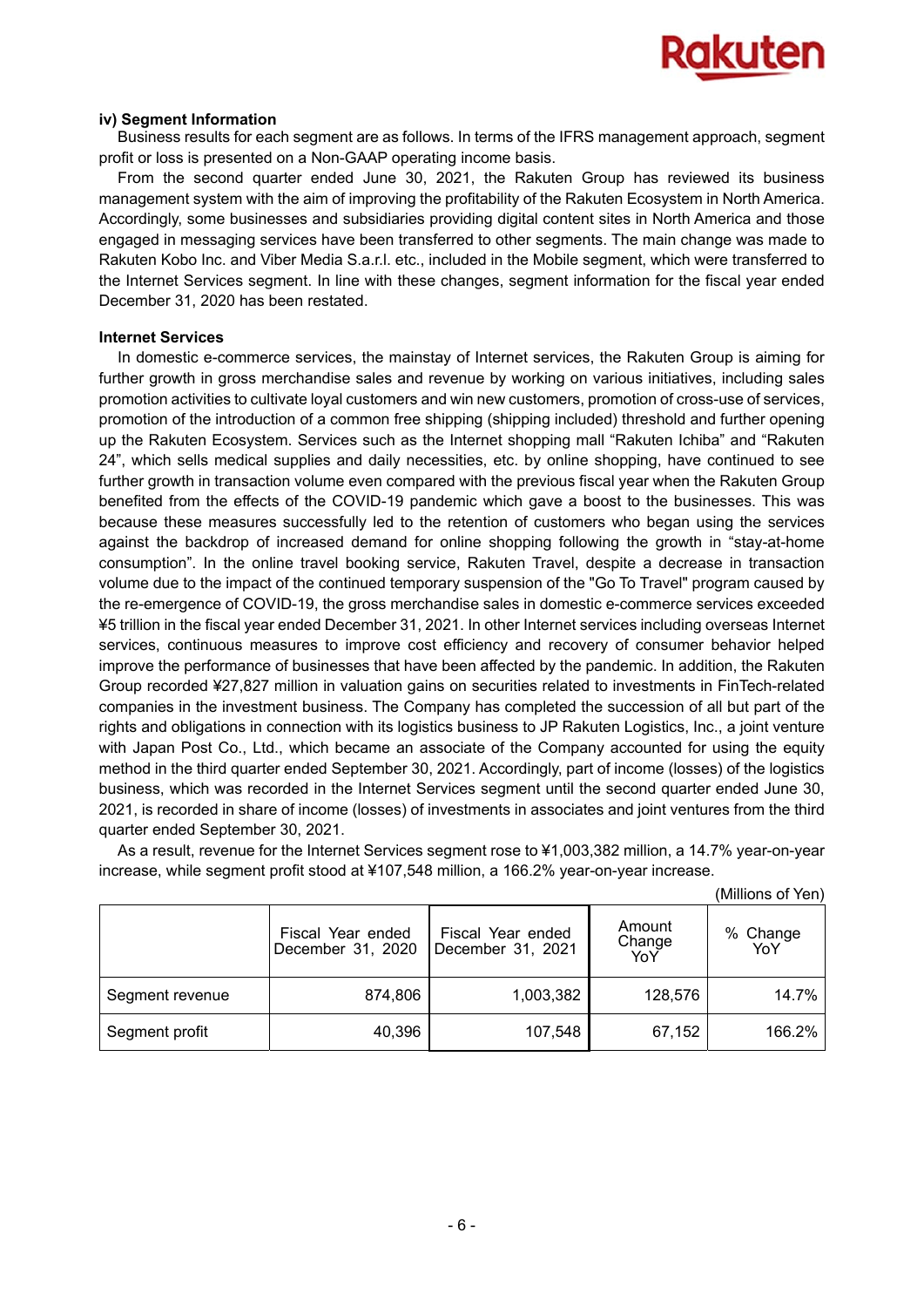

## **FinTech**

In credit card related services, the marketing of the second Rakuten Card has been successful and Rakuten Card's membership base continued to expand, and the number of cards issued surpassed 25 million in December 2021. While consumption remains constrained in lodging and dining services, shopping transaction value surpassed ¥14 trillion for the fiscal year ended December 31, 2021, with the growth in transaction volume mainly in online shopping. In banking services, new acquisitions of bank accounts continued to increase, with the number of savings accounts surpassing 12 million in January 2022, and the increase in income from service transactions, etc., contributed to the increase in revenue and profit. Similarly, in securities services as well, openings of accounts continued to accelerate, and the total number of cash management accounts exceeded 7 million in December 2021. Domestic and overseas shares trading commissions also rose, resulting in an increase in commission earnings, which mainly led to higher revenue and profit.

As a result, the FinTech segment recorded ¥619,048 million in revenue, a 7.4% year-on-year increase, while segment profit stood at ¥89,120 million, a 9.6% year-on-year increase.

|                 |                                        |                                        |                      | (Millions of Yen)            |
|-----------------|----------------------------------------|----------------------------------------|----------------------|------------------------------|
|                 | Fiscal Year ended<br>December 31, 2020 | Fiscal Year ended<br>December 31, 2021 | Amount Change<br>YoY | % Change<br>YoY <sup>"</sup> |
| Segment revenue | 576,195                                | 619,048                                | 42,853               | 7.4%                         |
| Segment profit  | 81,291                                 | 89,120                                 | 7,829                | 9.6%                         |

#### **Mobile**

In the Mobile segment, in addition to efforts to improve network quality by focusing on the development of the Rakuten Group's own base stations ahead of schedule, steady progress was made in acquiring new customers even after the expiration of campaigns offering one year of free telecommunication charges. In addition to an increase in the number of users who have started to pay telecommunication charges along with the expiration of this campaign, growth in device sales also contributed to increased revenue. On the other hand, network-related expenses including depreciation increased.

As a result, revenue for the Mobile segment rose to ¥227,511 million, a 31.9% year-on-year increase, but segment losses reached ¥421,172 million, compared to a loss of ¥227,258 million in the fiscal year ended December 31, 2020, as prior investments continued mainly for the installment of the Rakuten Group's own base stations in the mobile business.

(Millions of Yen)

|                 | Fiscal Year ended<br>December 31, 2020 | Fiscal Year ended<br>December 31, 2021 | Amount Change<br>YoY | % Change<br>YoY |
|-----------------|----------------------------------------|----------------------------------------|----------------------|-----------------|
| Segment revenue | 172,451                                | 227,511                                | 55,060               | 31.9%           |
| Segment loss    | (227,258)                              | (421, 172)                             | (193, 914)           | $-$ %           |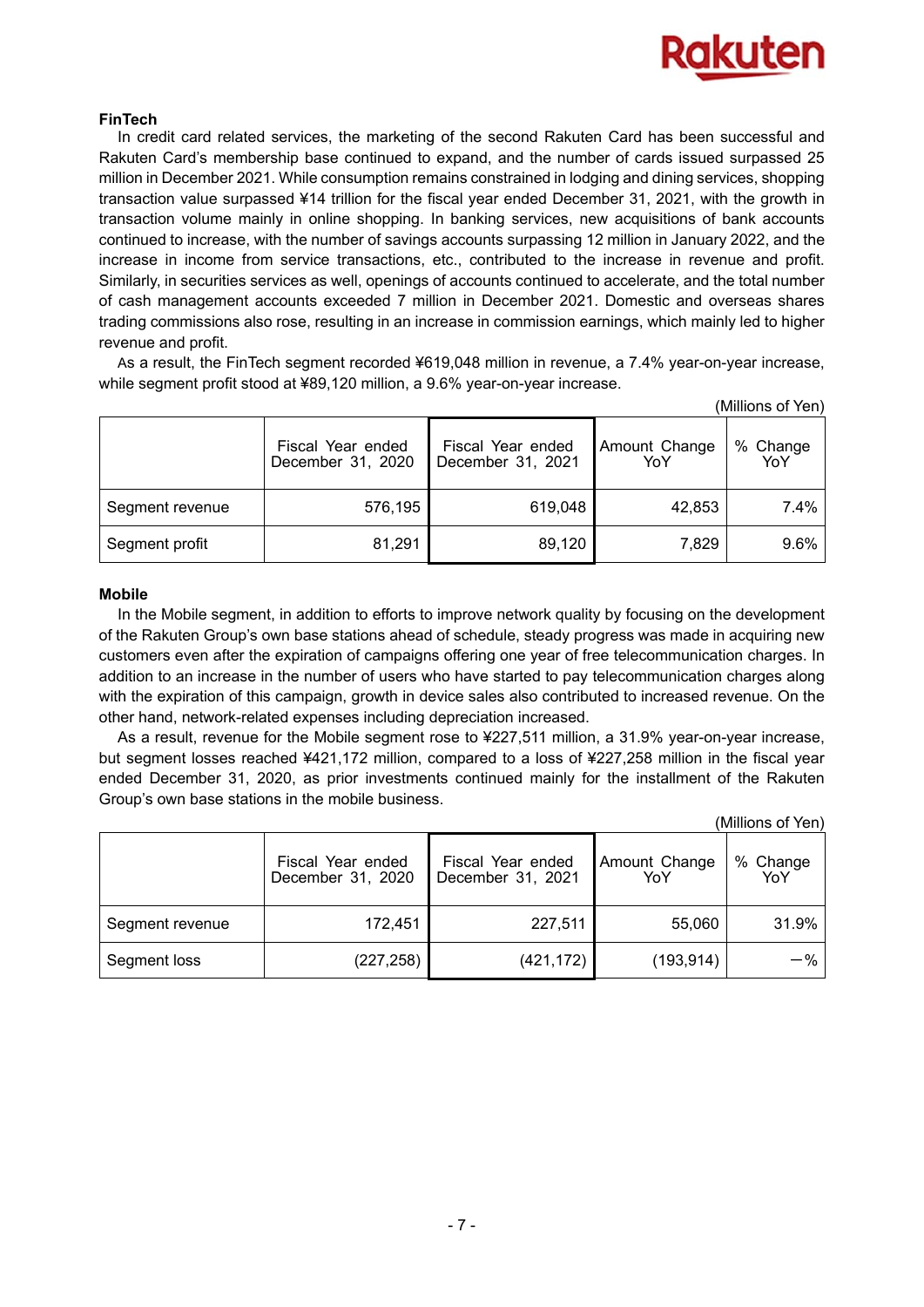

## **(2) Overview of Financial Position for the Fiscal Year ended December 31, 2021 Assets**

Total assets as of December 31, 2021 amounted to ¥16,831,221 million, an increase of ¥4,306,783 million from ¥12,524,438 million at the end of the previous fiscal year. The primary factors were an increase of ¥1,388,995 million in cash and cash equivalents, an increase of ¥1,092,282 million in loans for banking business, an increase of ¥415,315 million in financial assets for securities business, and an increase of ¥355,435 million of loans for card business.

### **Liabilities**

Total liabilities as of December 31, 2021 amounted to ¥15,713,931 million, an increase of ¥3,818,507 million from ¥11,895,424 million at the end of the previous fiscal year. The primary factors include an increase of ¥2,132,208 million in deposits for banking business, an increase of ¥915,455 million in bonds and borrowings, and an increase of ¥445,769 million in financial liabilities for securities business.

## **Equity**

Total equity as of December 31, 2021 was ¥1,117,290 million, an increase of ¥488,276 million from ¥629,014 million at the end of the previous fiscal year. The primary factors include a decrease of ¥147,778 million in retained earnings due mainly to the recording of ¥133,828 million in net loss attributable to owners of the Company during the fiscal year ended December 31, 2021, offset by increases of ¥83,750 million in common stock and ¥84,126 million in capital surplus and a decrease of ¥84,941 million in treasury stock due to the issuance of new shares through a third-party allotment and disposal of treasury stock, as well as an increase of ¥317,316 million in other equity instruments due to the issuance of U.S. dollar and Eurodenominated non-call undated subordinated notes.

## **(3) Overview of Cash Flows for the Fiscal Year ended December 31, 2021**

Cash and cash equivalents as of December 31, 2021 stood at ¥4,410,301 million, an increase of ¥1,388,995 million from the end of the previous fiscal year. Cash flow conditions and their main factors for the fiscal year ended December 31, 2021 are as follows.

## **Cash Flows from Operating Activities**

Net cash flows from operating activities for the fiscal year ended December 31, 2021 resulted in a cash inflow of ¥582,707 million (compared with a cash inflow of ¥1,041,391 million for the previous fiscal year). Main factors included a cash outflow of ¥1,092,238 million due to an increase in loans for banking business, a cash outflow of ¥414,794 million due to an increase in financial assets for securities business, and a cash outflow of ¥354,240 million due to an increase in loans for credit card business, offset by a cash inflow of ¥2,130,634 million due to an increase in deposits for banking business and a cash inflow of ¥445,190 million due to an increase in financial liabilities for securities business.

## **Cash Flows from Investing Activities**

Cash flows from investing activities for the fiscal year ended December 31, 2021 resulted in a cash outflow of ¥611,830 million (compared with a cash outflow of ¥303,347 million for the previous fiscal year). Main factors included a cash outflow of ¥286,859 million due to purchases of property, plant and equipment, a net cash outflow of ¥192,569 million due to purchases and sales, etc. of investment securities for banking business (a cash outflow of ¥736,644 million due to purchases of investment securities and a cash inflow of ¥544,075 million due to proceeds from sales and redemption of investment securities), and a cash outflow of ¥123,782 million due to purchases of intangible assets.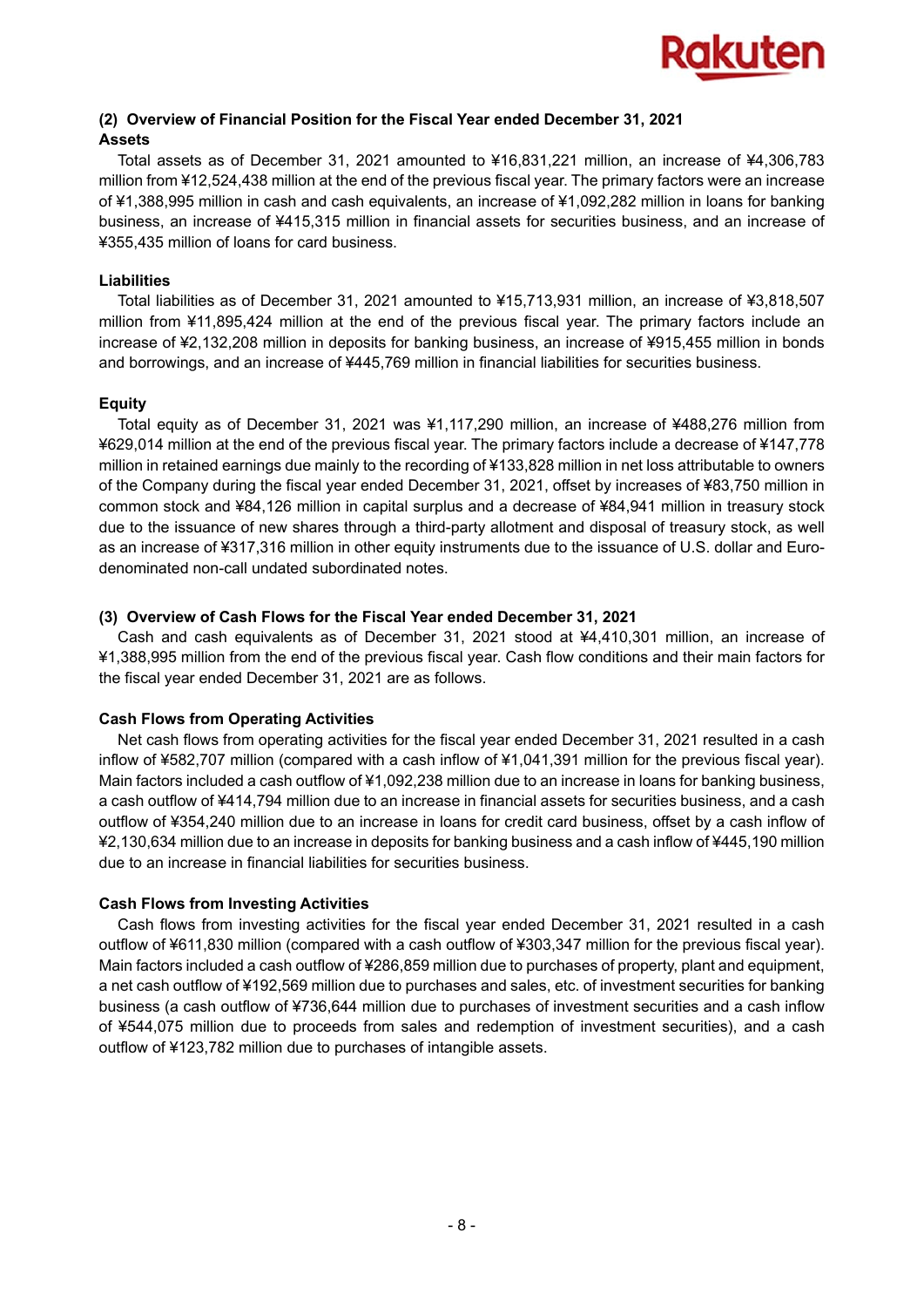

#### **Cash Flows from Financing Activities**

Cash flows from financing activities for the fiscal year ended December 31, 2021 resulted in a cash inflow of ¥1,402,265 million (compared with a cash inflow of ¥808,108 million for the previous fiscal year). Main factors included a cash outflow of ¥207,401 million due to repayments of long-term borrowings, offset by a cash inflow of ¥729,142 million due to proceeds from long-term borrowings, a cash inflow of ¥355,321 million due to proceeds from the issuance of bonds, a cash inflow of ¥315,708 million due to proceeds from the issuance of other equity instruments, and a cash inflow of ¥159,047 million due to proceeds from the issuance of shares.

## **(4) Future Outlook**

For the forecast of consolidated operating results for the fiscal year ending December 31, 2022, the Rakuten Group aims at double-digit growth on the fiscal year ended December 31, 2021 for consolidated revenue, excluding results from the securities business which are impacted substantially by the share market. However, there is a possibility that some businesses may experience a decrease in revenue due to the impact of COVID-19.

The outlook for each segment is as follows.

## **Internet Services**

In the area of domestic Internet services including e-commerce, the Rakuten Group will continue to aim for further growth in gross transaction value and revenue by pursuing various initiatives, such as cultivating a loyal customer base, winning new customers, promoting cross-use of services, promoting the introduction of a common shipping threshold, and further opening up the Rakuten Ecosystem with a view to expanding the e-commerce platform, while creating new markets through the use of technologies such as data and AI. In the travel booking service "Rakuten Travel", while recovery is expected predominantly in domestic travel, revenue and profit may decline depending on future impact of COVID-19. In overseas Internet services, we aim to expand the Rakuten Ecosystem's membership base, raise the profile of the brand, and provide new value to users.

## **FinTech**

In credit card related services, we will continue striving to achieve further growth in shopping transaction value by strengthening marketing initiatives aimed at expanding market share and synergy. In banking services, we will work on measures to promote use as a primary bank account, such as the use of the bank account for depositing salaries, in addition to the acquisition of new accounts. In insurance services, we will aim for further growth through increasing the number of new policies and expanding our products that have a high level of affinity with Internet services. It is difficult to make a forecast for securities services due to the substantial impact of share market conditions.

#### **Mobile**

In mobile services, revenue from telecommunication charges is expected to increase in tandem with an increase in new subscriptions and the gradual termination of the campaigns offering free telecommunications charges among existing users. In addition, the Company will continue to work on improving the quality of its 4G network and developing 5G base stations nationwide. Accordingly, operating expenses including depreciation are expected to continually occur. On the other hand, roaming charges are expected to decline from the second quarter ending June 30, 2022 onward due to the progress in switching our service provision from the areas covered under our partner's network to the areas covered under our own network.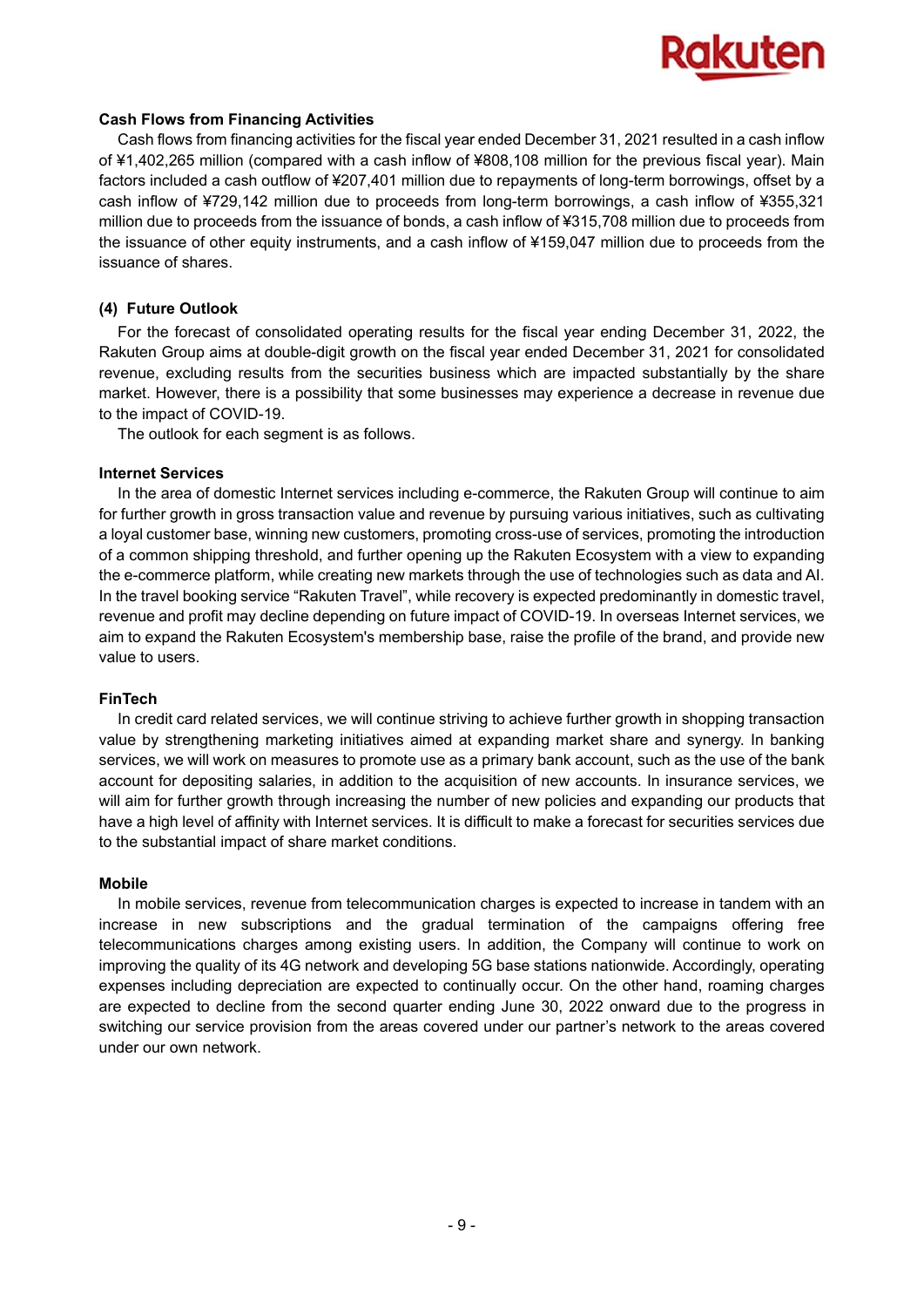

## **(5) Policy Concerning Decisions on Profit Distributions and Dividend Forecast**

As for the policy on shareholder returns, the Company strives to pay stable and continuous dividends, while taking into account the importance of making investments for medium-to long-term growth and ensuring sufficient internal reserves for the purpose of stabilizing our financial base. With respect to the required level of shareholders' equity, the Company's basic philosophy is as follows.

- Prepare a financial basis sound enough for the Company to capture growing business opportunities quickly and reliably
- Ensure sufficiency relative to the associated risks of business activities and assets
- Maintain a financial rating required for stable financing, while maintaining a level of shareholders equity in compliance with regulatory requirements

For the fiscal year ended December 31, 2021, the Company decided to pay a dividend of ¥4.5 per share (¥4.5 per share for the previous fiscal year) at the Meeting of the Board of Directors held on February 14, 2022, in accordance with the aforementioned basic policy.

|                          | <b>Fiscal Year</b> | <b>Fiscal Year</b> | <b>Fiscal Year</b> | <b>Fiscal Year</b> | <b>Fiscal Year</b>   |
|--------------------------|--------------------|--------------------|--------------------|--------------------|----------------------|
|                          | ended              | ended              | ended              | ended              | ended                |
|                          | December 31,       | December 31,       | December 31,       | December 31,       | <b>IDecember 31.</b> |
|                          | 2017               | 2018               | 2019               | 2020               | 2021                 |
| Dividend per Share (Yen) | 4.50               | 4.50               | 4.50               | 4.50               | 4.50                 |

(Reference) Trends in Dividend per Share

Purchase of treasury stock will be determined flexibly, as a financial measure for the purpose of contributing to the enhancement of shareholder value.

## **(Reason for Difficulty in Making a Dividend Forecast)**

The company's policy to maintain stable dividends runs alongside our strategy to retain sufficient income to build the reserves needed to develop our operations and maintain a sound financial structure. Allowing for flexible judgment in the fiscal year ending December 31, 2022, a dividend forecast is not provided.

## **2. Basic Policy on the Selection of Accounting Standards**

The Rakuten Group has adopted International Financial Reporting Standard (IFRS) from the fiscal year ended December 31, 2013, for the purpose of enhancing comparability with the financial information of overseas companies in the same industry, expanding the scope of financing options, and unification of accounting treatment across the Rakuten Group.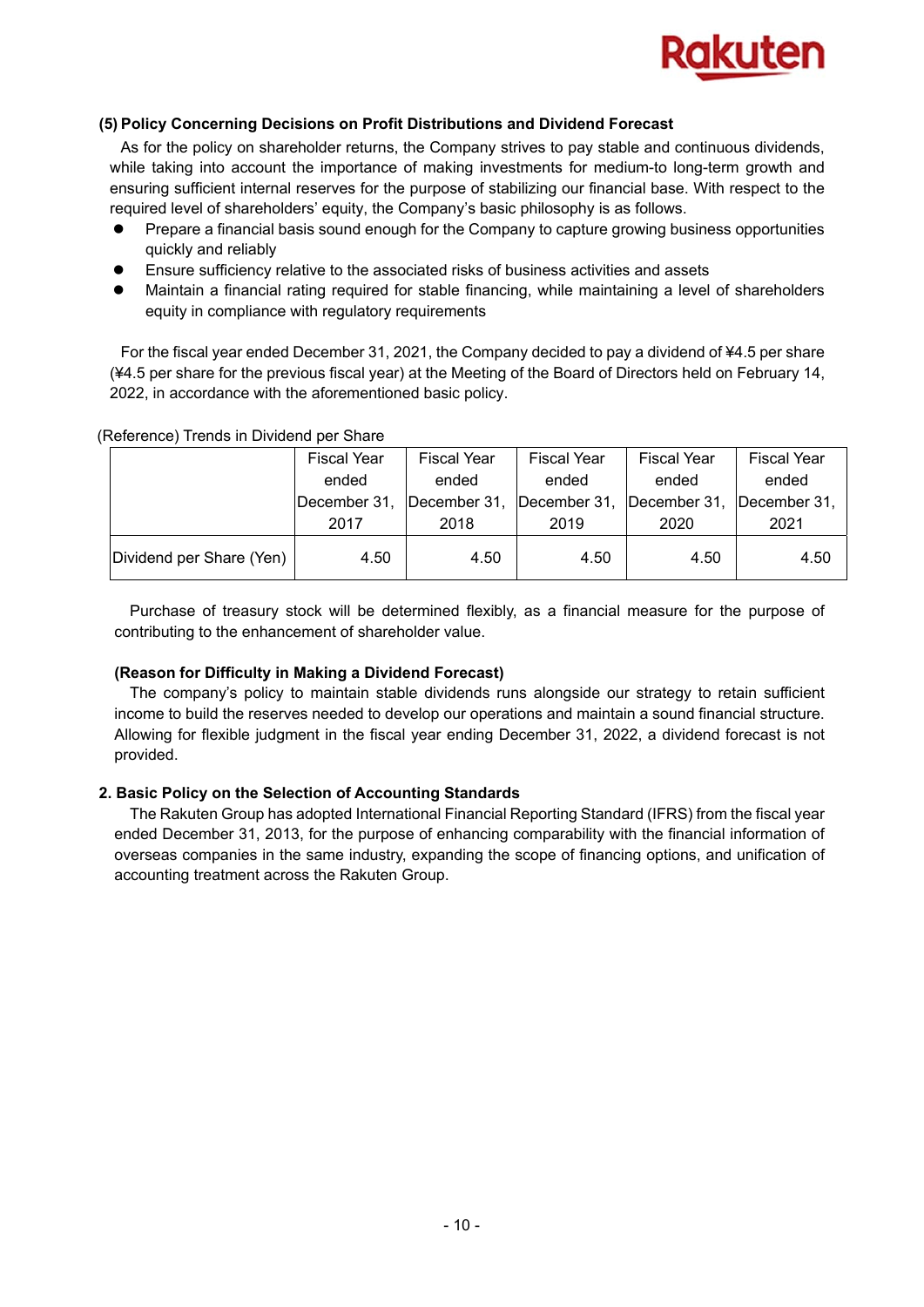

## **3. Consolidated Financial Statements and Notes**

## **(1) Consolidated Statements of Financial Position**

|                                                    |                   | (Millions of Yen) |
|----------------------------------------------------|-------------------|-------------------|
|                                                    | As of             | As of             |
|                                                    | December 31, 2020 | December 31, 2021 |
| Assets                                             |                   |                   |
| Cash and cash equivalents                          | 3,021,306         | 4,410,301         |
| Accounts receivable – trade                        | 243,886           | 307,821           |
| Financial assets for securities business           | 2,673,229         | 3,088,544         |
| Loans for credit card business                     | 2,033,013         | 2,388,448         |
| Investment securities for banking business         | 266,227           | 459,104           |
| Loans for banking business                         | 1,436,513         | 2,528,795         |
| Investment securities for insurance business       | 283,969           | 290,455           |
| Derivative assets                                  | 32,644            | 45,056            |
| Investment securities                              | 275,236           | 281,179           |
| Other financial assets                             | 492,686           | 642,650           |
| Investments in associates and joint ventures       | 58,072            | 68,991            |
| Property, plant and equipment                      | 684,110           | 975,362           |
| Intangible assets                                  | 639,589           | 858,997           |
| Deferred tax assets                                | 126,203           | 225,100           |
| Other assets                                       | 257,755           | 260,418           |
| <b>Total assets</b>                                | 12,524,438        | 16,831,221        |
| Liabilities                                        |                   |                   |
| Accounts payable - trade                           | 337,427           | 392,455           |
| Deposits for banking business                      | 4,716,162         | 6,848,370         |
| Financial liabilities for securities business      | 2,587,227         | 3,032,996         |
| Derivative liabilities                             | 78,318            | 24,825            |
| Bonds and borrowings                               | 2,487,457         | 3,402,912         |
| Other financial liabilities                        | 1,131,505         | 1,415,368         |
| Income tax payable                                 | 8,700             | 13,499            |
| Provisions                                         | 162,579           | 198,263           |
| Insurance business policy reserves                 | 285,336           | 247,911           |
| Employee retirement benefit liabilities            | 19,272            | 29,752            |
| Deferred tax liabilities                           | 1,920             | 2,488             |
| Other liabilities                                  | 79,521            | 105,092           |
| Total liabilities                                  | 11,895,424        | 15,713,931        |
| Equity                                             |                   |                   |
| Equity attributable to owners of the Company       |                   |                   |
| Common stock                                       | 205,924           | 289,674           |
| Capital surplus                                    | 227,844           | 311,970           |
| Other equity instruments                           |                   | 317,316           |
| Retained earnings                                  | 290,449           | 142,671           |
| Treasury stock                                     | (84, 941)         | (0)               |
| Other components of equity                         | (30, 538)         | 32,088            |
| Total equity attributable to owners of the Company | 608,738           | 1,093,719         |
| Non-controlling interests                          | 20,276            | 23,571            |
| Total equity                                       | 629,014           | 1,117,290         |
| Total liabilities and equity                       | 12,524,438        | 16,831,221        |
|                                                    |                   |                   |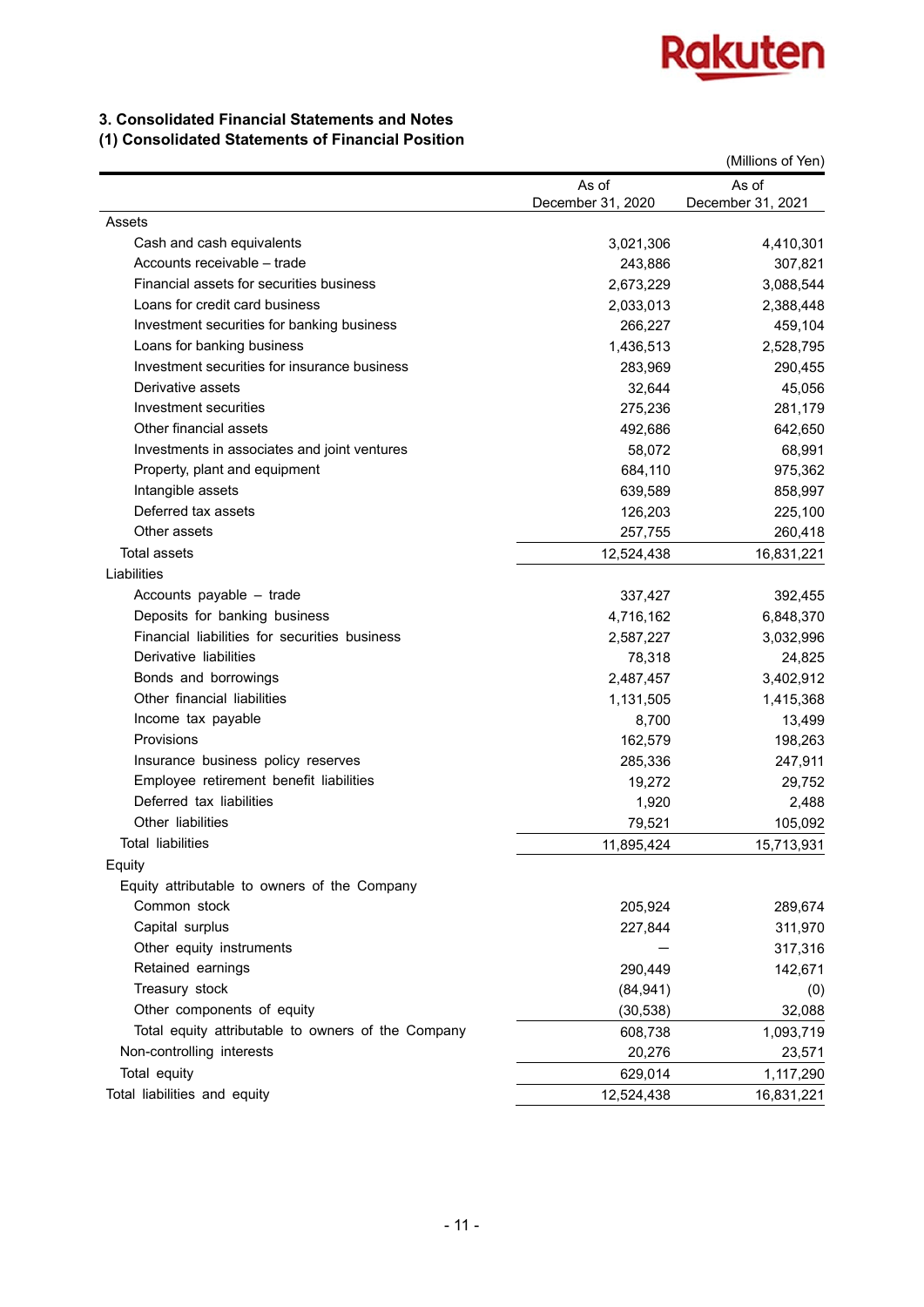

## **(2) Consolidated Statements of Income and Comprehensive Income Consolidated Statements of Income**

|                                                                             |                                                                   | (Millions of Yen)        |
|-----------------------------------------------------------------------------|-------------------------------------------------------------------|--------------------------|
|                                                                             | Fiscal Year ended                                                 | <b>Fiscal Year ended</b> |
|                                                                             | December 31, 2020                                                 | December 31, 2021        |
|                                                                             | (January 1 to December 31, 2020) (January 1 to December 31, 2021) |                          |
| <b>Continuing Operations</b>                                                |                                                                   |                          |
| Revenue                                                                     | 1,455,538                                                         | 1,681,757                |
| Operating expenses                                                          | 1,579,630                                                         | 1,966,419                |
| Other income                                                                | 54,483                                                            | 108,037                  |
| Other expenses                                                              | 24,240                                                            | 18,101                   |
| Operating loss                                                              | (93, 849)                                                         | (194, 726)               |
| Financial income                                                            | 60,150                                                            | 18,904                   |
| Financial expenses                                                          | 79,607                                                            | 38,642                   |
| Share of income (losses) of investments<br>in associates and joint ventures | (37, 710)                                                         | 1,834                    |
| Loss before income tax                                                      | (151, 016)                                                        | (212, 630)               |
| Income tax expense                                                          | (35, 178)                                                         | (76, 804)                |
| Net loss                                                                    | (115, 838)                                                        | (135, 826)               |
| Net loss attributable to:                                                   |                                                                   |                          |
| Owners of the Company                                                       | (114, 199)                                                        | (133, 828)               |
| Non-controlling interests                                                   | (1,639)                                                           | (1,998)                  |
| Net loss                                                                    | (115, 838)                                                        | (135, 826)               |
|                                                                             |                                                                   | (Yen)                    |
| Losses per share attributable to<br>owners of the Company                   |                                                                   |                          |
| Basic                                                                       | (84.00)                                                           | (87.62)                  |
| Diluted                                                                     | (84.00)                                                           | (87.62)                  |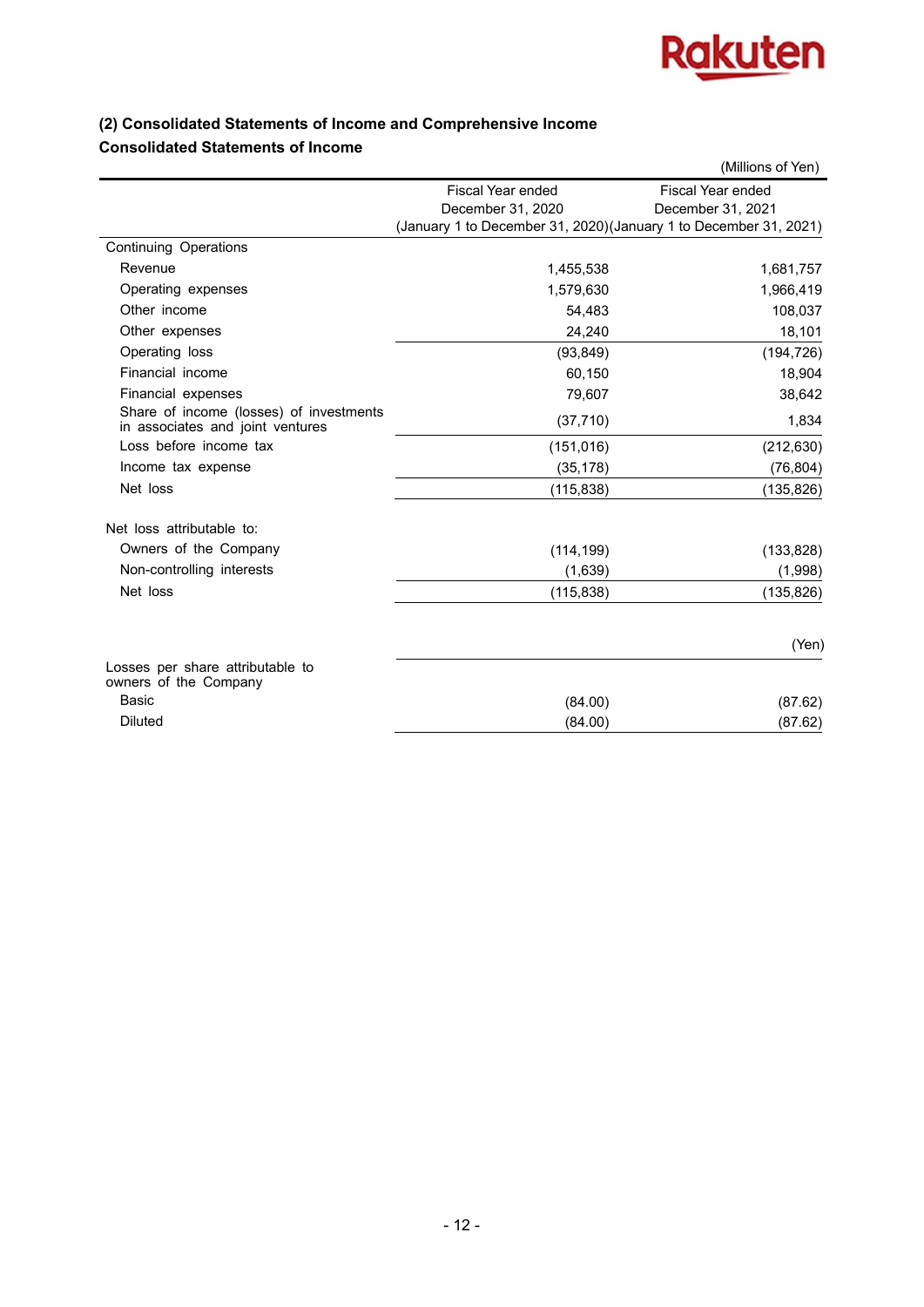

## **Consolidated Statements of Comprehensive Income**

|                                                                                                                                                                                                             |                                                                               | (Millions of Yen)                                                             |
|-------------------------------------------------------------------------------------------------------------------------------------------------------------------------------------------------------------|-------------------------------------------------------------------------------|-------------------------------------------------------------------------------|
|                                                                                                                                                                                                             | Fiscal Year ended<br>December 31, 2020<br>(January 1 to December 31,<br>2020) | Fiscal Year ended<br>December 31, 2021<br>(January 1 to December 31,<br>2021) |
| Net loss                                                                                                                                                                                                    | (115, 838)                                                                    | (135, 826)                                                                    |
| Other comprehensive income                                                                                                                                                                                  |                                                                               |                                                                               |
| Items that will not be reclassified to net income<br>Gains and losses on equity instruments measured<br>at fair value through other comprehensive income<br>Income tax effect of gains and losses on equity | (18, 898)                                                                     | (5, 331)                                                                      |
| instruments measured at fair value through<br>other comprehensive income<br>Remeasurement of insurance<br>business<br>policy                                                                                | 4,680                                                                         | 1,105                                                                         |
| reserves based on current market interest rates<br>Income tax effect of remeasurement of insurance<br>business policy reserves based on current market<br>interest rates                                    | 2,684<br>(752)                                                                | 577<br>(193)                                                                  |
| Remeasurement of defined benefit plans                                                                                                                                                                      | (1, 434)                                                                      | (1,836)                                                                       |
| Income tax effect of remeasurement of defined<br>benefit plans                                                                                                                                              | 439                                                                           | 540                                                                           |
| Other comprehensive income of investments<br>in associates and joint ventures                                                                                                                               | (57)                                                                          | 163                                                                           |
| Total items that will not be reclassified to<br>net income                                                                                                                                                  | (13, 338)                                                                     | (4, 975)                                                                      |
| Items that may be reclassified to net income<br>Foreign currency translation adjustments                                                                                                                    | (18, 415)                                                                     | 66,681                                                                        |
| Reclassification of foreign currency translation<br>adjustments due to disposal of foreign operating                                                                                                        | 7,578                                                                         | (753)                                                                         |
| businesses<br>Corporate income tax on foreign currency                                                                                                                                                      | (1, 166)                                                                      |                                                                               |
| translation adjustments<br>Gains and losses on debt instruments measured<br>at fair value through other comprehensive income                                                                                | 1,616                                                                         | (1,868)                                                                       |
| Allowances for doubtful debts on debt instruments<br>measured at fair value through other                                                                                                                   | 34                                                                            | (7)                                                                           |
| comprehensive income<br>Losses on debt instruments measured at fair<br>value through other comprehensive income<br>reclassified from other comprehensive income<br>to net income                            | (254)                                                                         | (246)                                                                         |
| Income tax effect of gains or losses on debt<br>instruments measured at fair value through other<br>comprehensive income                                                                                    | (403)                                                                         | 561                                                                           |
| Gains (Losses) on cash flow hedges recognized<br>in other comprehensive income                                                                                                                              | (766)                                                                         | 6,027                                                                         |
| Income tax effect of gains or losses on cash flow<br>hedges recognized in other comprehensive income                                                                                                        | 239                                                                           | (1,841)                                                                       |
| Gains (Losses) on cash flow hedges reclassified<br>from other comprehensive income to net income                                                                                                            | 3,893                                                                         | (7, 767)                                                                      |
| Income tax effect of gains or losses on cash flow<br>hedges reclassified from other comprehensive<br>income to net income                                                                                   | (1,208)                                                                       | 2,385                                                                         |
| Other comprehensive income of investments in<br>associates and joint ventures                                                                                                                               | (2,015)                                                                       | 4,993                                                                         |
| Gains (Losses) on other comprehensive income<br>of investments in associates and joint ventures<br>reclassified from other comprehensive income<br>to net income                                            | 7,642                                                                         | (405)                                                                         |
| Total items that may be reclassified to net income                                                                                                                                                          | (3,225)                                                                       | 67,760                                                                        |
| Other comprehensive income, net of tax                                                                                                                                                                      | (16, 563)                                                                     | 62,785                                                                        |
| Comprehensive income                                                                                                                                                                                        | (132, 401)                                                                    | (73,041)                                                                      |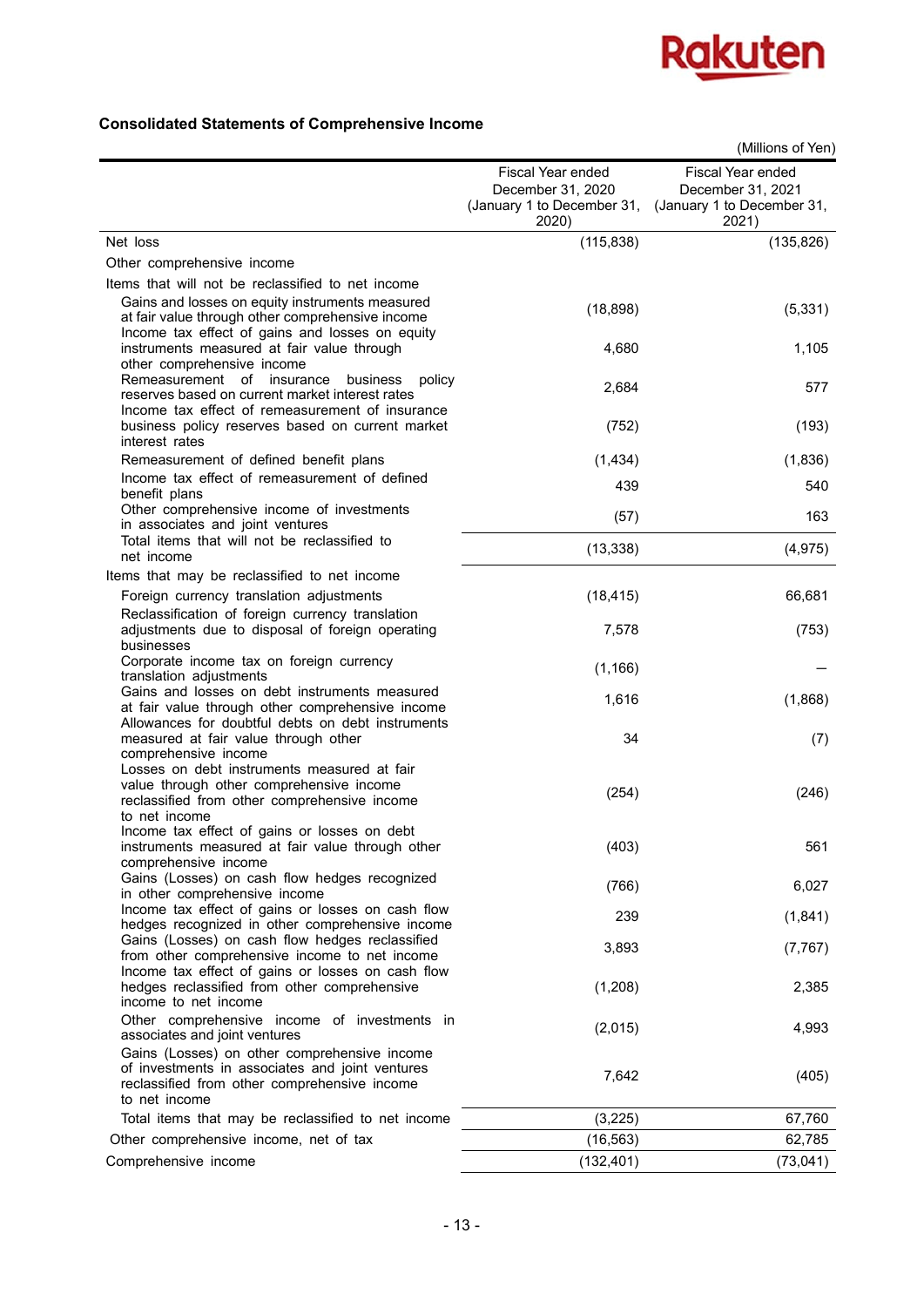

## **Consolidated Statements of Comprehensive Income (Continued)**

|                                       |                                     | (Millions of Yen)                   |
|---------------------------------------|-------------------------------------|-------------------------------------|
|                                       | Fiscal Year ended                   | Fiscal Year ended                   |
|                                       | December 31, 2020                   | December 31, 2021                   |
|                                       | (January 1 to December 31,<br>2020) | (January 1 to December 31,<br>2021) |
| Comprehensive income attributable to: |                                     |                                     |
| Owners of the Company                 | (131, 130)                          | (73, 417)                           |
| Non-controlling interests             | (1,271)                             | 376                                 |
| Comprehensive income                  | (132, 401)                          | (73, 041)                           |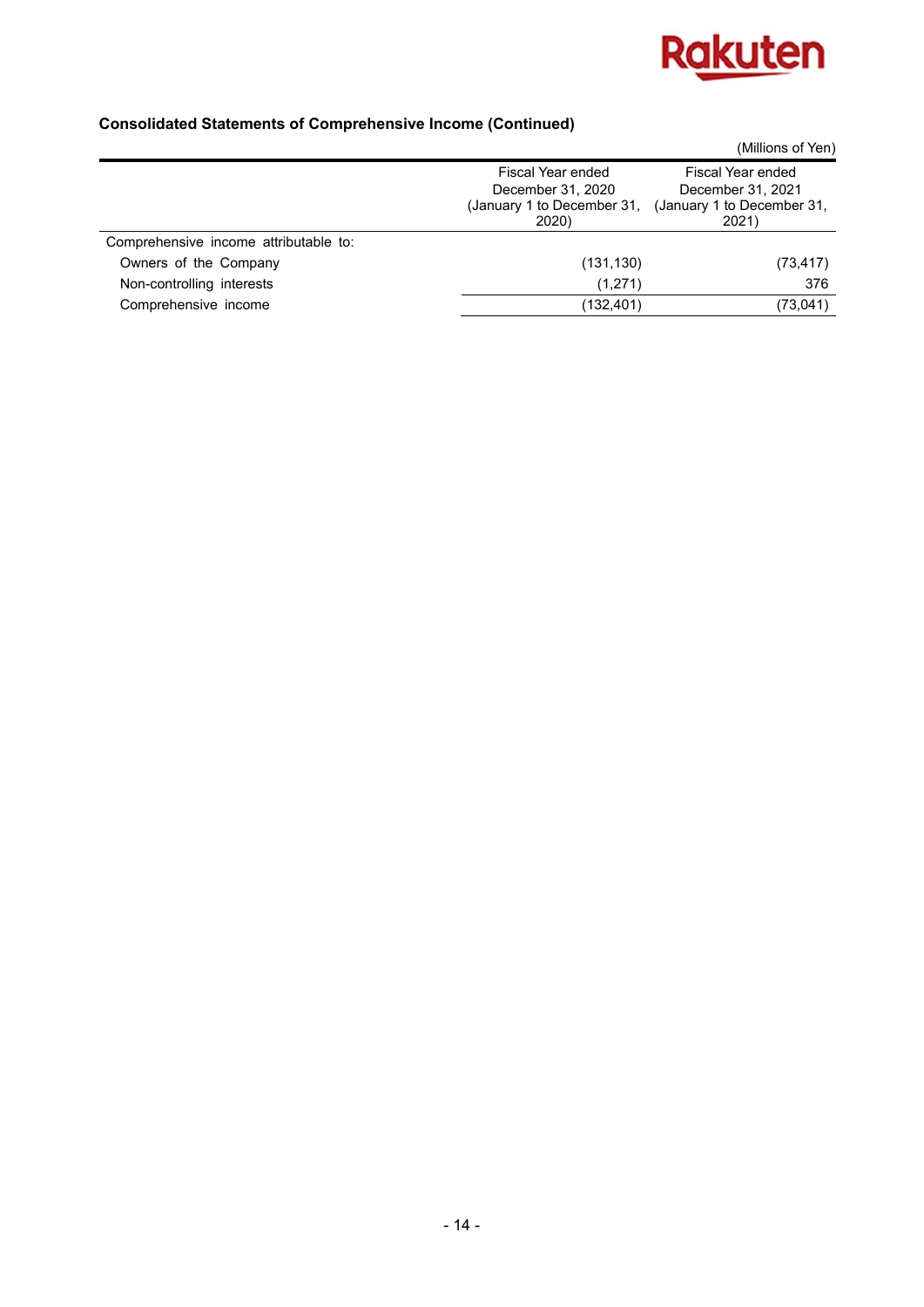## **(3) Consolidated Statements of Changes in Equity**

## (Millions of Yen)

|                                                                  |                          |                          |                                                         |                          | Other Components of Equity |                                                |                                                                                                 |
|------------------------------------------------------------------|--------------------------|--------------------------|---------------------------------------------------------|--------------------------|----------------------------|------------------------------------------------|-------------------------------------------------------------------------------------------------|
|                                                                  | Common Stock             | <b>Capital Surplus</b>   | Other Equity<br><b>Retained Earnings</b><br>Instruments |                          | <b>Treasury Stock</b>      | Foreign Currency<br>Translation<br>Adjustments | <b>Financial Instruments</b><br>measured at Fair Value<br>through Other<br>Comprehensive Income |
| As of January 1, 2020                                            | 205,924                  | 224,379                  | $\overline{\phantom{m}}$                                | 413,603                  | (92, 305)                  | (15, 892)                                      | 9,669                                                                                           |
| Comprehensive income                                             |                          |                          |                                                         |                          |                            |                                                |                                                                                                 |
| Net loss                                                         |                          |                          |                                                         | (114, 199)               |                            |                                                |                                                                                                 |
| Other comprehensive income, net of tax                           |                          |                          |                                                         |                          |                            | (6,806)                                        | (13, 221)                                                                                       |
| Total comprehensive income                                       | $\overline{\phantom{0}}$ | $\overline{\phantom{0}}$ |                                                         | (114, 199)               | $\overline{\phantom{0}}$   | (6,806)                                        | (13, 221)                                                                                       |
| Transactions with owners etc.                                    |                          |                          |                                                         |                          |                            |                                                |                                                                                                 |
| Contributions by and distributions to owners                     |                          |                          |                                                         |                          |                            |                                                |                                                                                                 |
| Issuance of shares                                               |                          |                          |                                                         |                          |                            |                                                |                                                                                                 |
| Issuance of other equity instruments                             |                          |                          |                                                         |                          |                            |                                                |                                                                                                 |
| Cash dividends paid                                              |                          |                          |                                                         | (6, 103)                 |                            |                                                |                                                                                                 |
| Distributions of other equity instruments<br>to owners           |                          |                          |                                                         |                          |                            |                                                |                                                                                                 |
| Reclassified from other components                               |                          |                          |                                                         |                          |                            |                                                |                                                                                                 |
| of equity to retained earnings                                   |                          |                          |                                                         | (2, 322)                 |                            |                                                | 2,322                                                                                           |
| Acquisition of treasury stock                                    |                          |                          |                                                         |                          |                            |                                                |                                                                                                 |
| Disposal of treasury stock                                       |                          |                          |                                                         |                          |                            |                                                |                                                                                                 |
| Issuance of shares with the exercise                             |                          |                          |                                                         |                          |                            |                                                |                                                                                                 |
| of share options                                                 |                          |                          |                                                         |                          |                            |                                                |                                                                                                 |
| Disposal of treasury stock with the exercise<br>of share options |                          | (7, 364)                 |                                                         |                          | 7,364                      |                                                |                                                                                                 |
| Issuance of share acquisition rights                             |                          | 11,014                   |                                                         | $\overline{\phantom{0}}$ |                            |                                                |                                                                                                 |
| Forfeiture of share acquisition rights                           |                          | (187)                    |                                                         | 187                      |                            |                                                |                                                                                                 |
| Others                                                           |                          | $\overline{\phantom{0}}$ |                                                         | (717)                    |                            |                                                |                                                                                                 |
| Total contributions by and distributions                         |                          |                          |                                                         |                          |                            |                                                |                                                                                                 |
| to owners                                                        |                          | 3,463                    |                                                         | (8,955)                  | 7,364                      |                                                | 2,322                                                                                           |
| Changes in ownership interests                                   |                          |                          |                                                         |                          |                            |                                                |                                                                                                 |
| in subsidiaries                                                  |                          |                          |                                                         |                          |                            |                                                |                                                                                                 |
| Issuance of shares                                               |                          |                          |                                                         |                          |                            |                                                |                                                                                                 |
| Acquisition and disposal of non-controlling<br>interests         |                          |                          |                                                         |                          |                            |                                                |                                                                                                 |
| Others                                                           |                          | $\overline{2}$           |                                                         |                          |                            |                                                |                                                                                                 |
| Total changes in ownership interests in                          |                          |                          |                                                         |                          |                            |                                                |                                                                                                 |
| subsidiaries                                                     |                          | $\overline{2}$           |                                                         |                          |                            |                                                |                                                                                                 |
| Total transactions with owners etc.                              | $\qquad \qquad -$        | 3,465                    | $\overline{\phantom{0}}$                                | (8,955)                  | 7,364                      | $\overline{\phantom{0}}$                       | 2,322                                                                                           |
| As of December 31, 2020                                          | 205,924                  | 227,844                  | $\overline{\phantom{0}}$                                | 290,449                  | (84, 941)                  | (22, 698)                                      | (1, 230)                                                                                        |
|                                                                  |                          |                          |                                                         |                          |                            |                                                |                                                                                                 |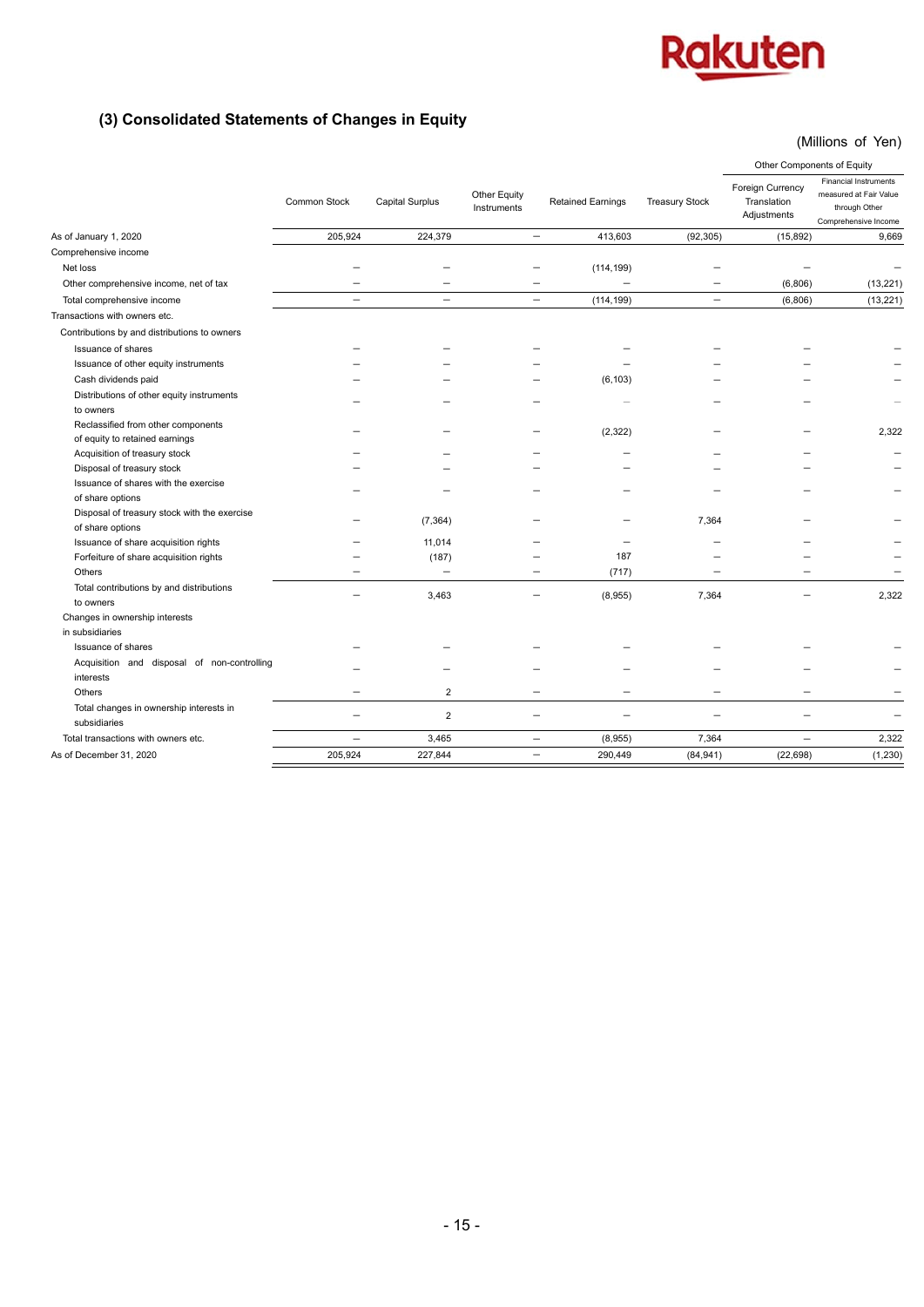(Millions of Yen)

## **(3) Consolidated Statements of Changes in Equity (Continued)**

|                                                                      |                            |                                                                                                                                       |                                                        |                                               | ווטו וט טווטווויוויון (                                            |                              |                     |
|----------------------------------------------------------------------|----------------------------|---------------------------------------------------------------------------------------------------------------------------------------|--------------------------------------------------------|-----------------------------------------------|--------------------------------------------------------------------|------------------------------|---------------------|
|                                                                      | Other components of equity |                                                                                                                                       |                                                        |                                               |                                                                    |                              |                     |
|                                                                      |                            | Remeasurement of<br><b>Insurance Business</b><br>Cash Flow Hedges Policy Reserves based on<br><b>Current Market Interest</b><br>Rates | Remeasurement of<br><b>Retirement Benefit</b><br>Plans | <b>Total Other</b><br>Components of<br>Equity | <b>Total Equity</b><br>attributable to<br>Owners of the<br>Company | Non-controlling<br>Interests | <b>Total Equity</b> |
| As of January 1, 2020                                                | (1, 219)                   | (7, 559)                                                                                                                              | (928)                                                  | (15, 929)                                     | 735.672                                                            | 1,528                        | 737,200             |
| Comprehensive income                                                 |                            |                                                                                                                                       |                                                        |                                               |                                                                    |                              |                     |
| Net loss                                                             |                            |                                                                                                                                       | $\overline{\phantom{0}}$                               | $\overline{\phantom{0}}$                      | (114, 199)                                                         | (1,639)                      | (115, 838)          |
| Other comprehensive income, net of tax                               | 2,158                      | 1,933                                                                                                                                 | (995)                                                  | (16, 931)                                     | (16, 931)                                                          | 368                          | (16, 563)           |
| Total comprehensive income                                           | 2,158                      | 1,933                                                                                                                                 | (995)                                                  | (16, 931)                                     | (131, 130)                                                         | (1, 271)                     | (132, 401)          |
| Transactions with owners etc.                                        |                            |                                                                                                                                       |                                                        |                                               |                                                                    |                              |                     |
| Contributions by and distributions to owners                         |                            |                                                                                                                                       |                                                        |                                               |                                                                    |                              |                     |
| Issuance of shares                                                   |                            |                                                                                                                                       |                                                        |                                               |                                                                    |                              |                     |
| Issuance of other equity instruments                                 |                            |                                                                                                                                       |                                                        |                                               |                                                                    |                              |                     |
| Cash dividends paid                                                  |                            |                                                                                                                                       |                                                        |                                               | (6, 103)                                                           |                              | (6, 103)            |
| Distributions of other equity instruments<br>to owners               |                            |                                                                                                                                       |                                                        |                                               |                                                                    |                              |                     |
| Reclassified from other components<br>of equity to retained earnings |                            |                                                                                                                                       |                                                        | 2,322                                         |                                                                    |                              |                     |
| Acquisition of treasury stock                                        |                            |                                                                                                                                       |                                                        |                                               |                                                                    |                              |                     |
| Disposal of treasury stock                                           |                            |                                                                                                                                       |                                                        |                                               |                                                                    |                              |                     |
| Issuance of shares with the exercise<br>of share options             |                            |                                                                                                                                       |                                                        |                                               |                                                                    |                              |                     |
| Disposal of treasury stock with the exercise<br>of share options     |                            |                                                                                                                                       |                                                        |                                               | 0                                                                  |                              | $\mathbf 0$         |
| Issuance of share acquisition rights                                 |                            |                                                                                                                                       |                                                        |                                               | 11,014                                                             |                              | 11,014              |
| Forfeiture of share acquisition rights                               |                            |                                                                                                                                       |                                                        |                                               | $\overline{\phantom{0}}$                                           |                              |                     |
| Others                                                               |                            |                                                                                                                                       |                                                        |                                               | (717)                                                              |                              | (717)               |
| Total contributions by and distributions to owners                   |                            |                                                                                                                                       | $\overline{\phantom{0}}$                               | 2,322                                         | 4,194                                                              |                              | 4,194               |
| Changes in ownership interests                                       |                            |                                                                                                                                       |                                                        |                                               |                                                                    |                              |                     |
| in subsidiaries                                                      |                            |                                                                                                                                       |                                                        |                                               |                                                                    |                              |                     |
| Issuance of shares                                                   |                            |                                                                                                                                       |                                                        |                                               |                                                                    | 309                          | 309                 |
| Acquisition and disposal of non-controlling<br>interests             |                            |                                                                                                                                       |                                                        |                                               |                                                                    | 18,840                       | 18,840              |
| Others                                                               |                            |                                                                                                                                       |                                                        | $\equiv$                                      | $\overline{2}$                                                     | 870                          | 872                 |
| Total changes in ownership interests in<br>subsidiaries              | $\overline{\phantom{0}}$   | $\overline{\phantom{0}}$                                                                                                              |                                                        | $\overline{\phantom{0}}$                      | $\overline{2}$                                                     | 20,019                       | 20,021              |
| Total transactions with owners etc.                                  | $\overline{\phantom{0}}$   | $\overline{\phantom{0}}$                                                                                                              | $\overline{\phantom{0}}$                               | 2,322                                         | 4,196                                                              | 20,019                       | 24.215              |
| As of December 31, 2020                                              | 939                        | (5,626)                                                                                                                               | (1, 923)                                               | (30, 538)                                     | 608,738                                                            | 20,276                       | 629,014             |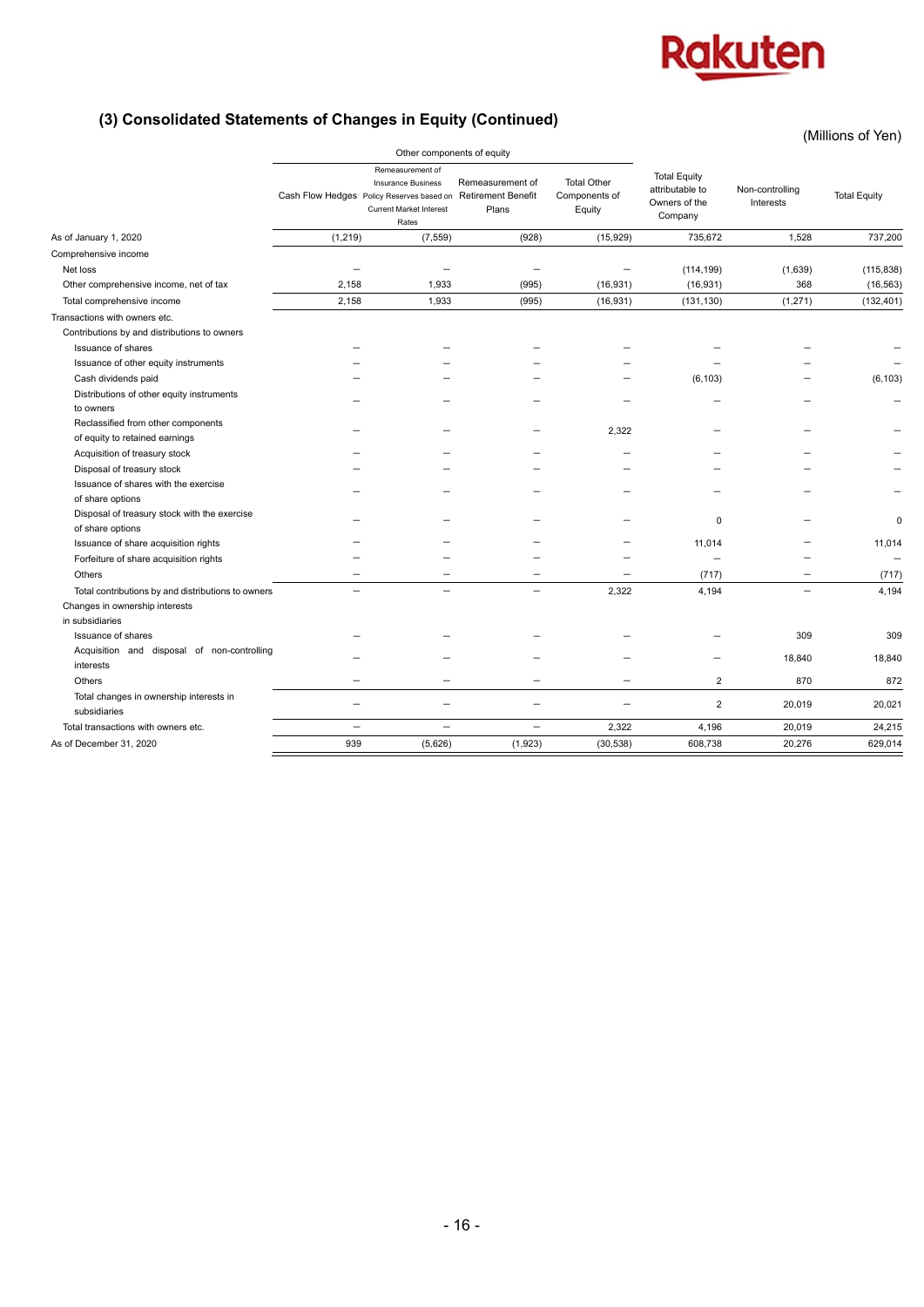(Millions of Yen)

## **(3) Consolidated Statements of Changes in Equity (Continued)**

|                                                                  |                          |                          |                             |                          | Other components of equity |                                                |                                                                                                 |
|------------------------------------------------------------------|--------------------------|--------------------------|-----------------------------|--------------------------|----------------------------|------------------------------------------------|-------------------------------------------------------------------------------------------------|
|                                                                  | Common Stock             | <b>Capital Surplus</b>   | Other Equity<br>Instruments | <b>Retained Earnings</b> | <b>Treasury Stock</b>      | Foreign Currency<br>Translation<br>Adjustments | <b>Financial Instruments</b><br>measured at Fair Value<br>through Other<br>Comprehensive Income |
| As of January 1, 2021                                            | 205,924                  | 227,844                  | $\overline{\phantom{0}}$    | 290,449                  | (84, 941)                  | (22, 698)                                      | (1, 230)                                                                                        |
| Comprehensive income                                             |                          |                          |                             |                          |                            |                                                |                                                                                                 |
| Net loss                                                         |                          |                          |                             | (133, 828)               |                            |                                                |                                                                                                 |
| Other comprehensive income, net of tax                           |                          |                          |                             | $\overline{\phantom{0}}$ |                            | 68,023                                         | (5,651)                                                                                         |
| Total comprehensive income                                       | $\overline{\phantom{0}}$ |                          | $\overline{\phantom{0}}$    | (133, 828)               | $\overline{\phantom{0}}$   | 68,023                                         | (5,651)                                                                                         |
| Transactions with owners etc.                                    |                          |                          |                             |                          |                            |                                                |                                                                                                 |
| Contributions by and distributions to owners                     |                          |                          |                             |                          |                            |                                                |                                                                                                 |
| Issuance of shares                                               | 80.000                   | 79,047                   |                             |                          |                            |                                                |                                                                                                 |
| Issuance of other equity instruments                             |                          |                          | 317,316                     |                          |                            |                                                |                                                                                                 |
| Cash dividends paid                                              |                          |                          |                             | (6, 131)                 |                            |                                                |                                                                                                 |
| Distributions of other equity instruments                        |                          |                          |                             |                          |                            |                                                |                                                                                                 |
| to owners                                                        |                          |                          |                             | (4, 359)                 |                            |                                                |                                                                                                 |
| Reclassified from other components                               |                          |                          |                             | (2, 215)                 |                            |                                                | 2.215                                                                                           |
| of equity to retained earnings                                   |                          |                          |                             |                          |                            |                                                |                                                                                                 |
| Acquisition of treasury stock                                    |                          |                          |                             |                          | (0)                        |                                                |                                                                                                 |
| Disposal of treasury stock                                       |                          | (2, 412)                 |                             |                          | 84,759                     |                                                |                                                                                                 |
| Issuance of shares with the exercise<br>of share options         | 3,750                    | (3,750)                  |                             |                          |                            |                                                |                                                                                                 |
| Disposal of treasury stock with the exercise<br>of share options |                          | (182)                    |                             |                          | 182                        |                                                |                                                                                                 |
| Issuance of share acquisition rights                             |                          | 10,650                   |                             |                          |                            |                                                |                                                                                                 |
| Forfeiture of share acquisition rights                           |                          | (159)                    |                             | 159                      |                            |                                                |                                                                                                 |
| Others                                                           |                          | 810                      |                             | (1, 404)                 |                            |                                                |                                                                                                 |
| Total contributions by and distributions to owners               | 83,750                   | 84,004                   | 317,316                     | (13,950)                 | 84,941                     | $\overline{\phantom{0}}$                       | 2,215                                                                                           |
| Changes in ownership interests in subsidiaries                   |                          |                          |                             |                          |                            |                                                |                                                                                                 |
| Issuance of shares                                               |                          |                          |                             |                          |                            |                                                |                                                                                                 |
| Acquisition and disposal of non-controlling                      |                          | 122                      |                             |                          |                            |                                                |                                                                                                 |
| interests<br>Others                                              | $\overline{\phantom{0}}$ | $\overline{\phantom{0}}$ |                             |                          |                            |                                                |                                                                                                 |
| Total changes in ownership interests in<br>subsidiaries          | $\overline{\phantom{0}}$ | 122                      | $\overline{\phantom{0}}$    | $\overline{\phantom{0}}$ |                            |                                                |                                                                                                 |
| Total transactions with owners etc.                              | 83,750                   | 84,126                   | 317,316                     | (13,950)                 | 84,941                     | $\overline{\phantom{0}}$                       | 2,215                                                                                           |
| As of December 31, 2021                                          | 289.674                  | 311.970                  | 317.316                     | 142.671                  | (0)                        | 45.325                                         | (4,666)                                                                                         |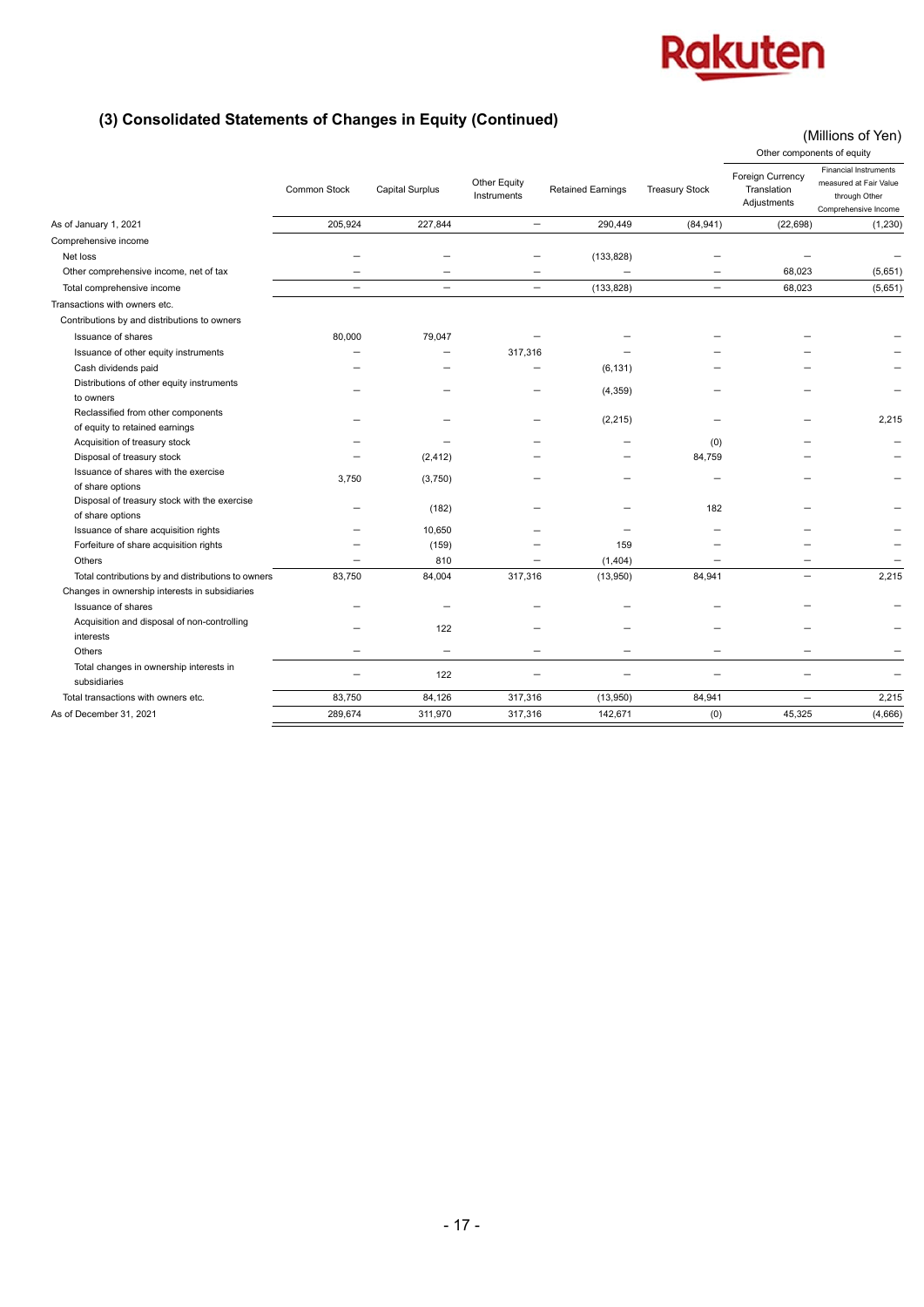(Millions of Yen)

## **(3) Consolidated Statements of Changes in Equity (Continued)**

|                                                                      |                            |                                                                                                                                       |                                                        |                                               | ווטו וט טווטווויוויון (                                            |                              |                     |
|----------------------------------------------------------------------|----------------------------|---------------------------------------------------------------------------------------------------------------------------------------|--------------------------------------------------------|-----------------------------------------------|--------------------------------------------------------------------|------------------------------|---------------------|
|                                                                      | Other components of equity |                                                                                                                                       |                                                        |                                               |                                                                    |                              |                     |
|                                                                      |                            | Remeasurement of<br><b>Insurance Business</b><br>Cash Flow Hedges Policy Reserves based on<br><b>Current Market Interest</b><br>Rates | Remeasurement of<br><b>Retirement Benefit</b><br>Plans | <b>Total Other</b><br>Components of<br>Equity | <b>Total Equity</b><br>attributable to<br>Owners of the<br>Company | Non-controlling<br>Interests | <b>Total Equity</b> |
| As of January 1, 2021                                                | 939                        | (5,626)                                                                                                                               | (1,923)                                                | (30, 538)                                     | 608,738                                                            | 20,276                       | 629,014             |
| Comprehensive income                                                 |                            |                                                                                                                                       |                                                        |                                               |                                                                    |                              |                     |
| Net loss                                                             |                            |                                                                                                                                       |                                                        |                                               | (133, 828)                                                         | (1,998)                      | (135, 826)          |
| Other comprehensive income, net of tax                               | (1, 196)                   | 383                                                                                                                                   | (1, 148)                                               | 60,411                                        | 60,411                                                             | 2,374                        | 62,785              |
| Total comprehensive income                                           | (1, 196)                   | 383                                                                                                                                   | (1, 148)                                               | 60,411                                        | (73, 417)                                                          | 376                          | (73, 041)           |
| Transactions with owners etc.                                        |                            |                                                                                                                                       |                                                        |                                               |                                                                    |                              |                     |
| Contributions by and distributions to owners                         |                            |                                                                                                                                       |                                                        |                                               |                                                                    |                              |                     |
| Issuance of shares                                                   |                            |                                                                                                                                       |                                                        |                                               | 159,047                                                            |                              | 159,047             |
| Issuance of other equity instruments                                 |                            |                                                                                                                                       |                                                        |                                               | 317,316                                                            |                              | 317,316             |
| Cash dividends paid                                                  |                            |                                                                                                                                       |                                                        |                                               | (6, 131)                                                           |                              | (6, 131)            |
| Distributions of other equity instruments<br>to owners               |                            |                                                                                                                                       |                                                        |                                               | (4, 359)                                                           |                              | (4, 359)            |
| Reclassified from other components<br>of equity to retained earnings |                            |                                                                                                                                       |                                                        | 2.215                                         |                                                                    |                              |                     |
| Acquisition of treasury stock                                        |                            |                                                                                                                                       |                                                        |                                               | (0)                                                                |                              | (0)                 |
| Disposal of treasury stock                                           |                            |                                                                                                                                       |                                                        |                                               | 82,347                                                             |                              | 82,347              |
| Issuance of shares with the exercise<br>of share options             |                            |                                                                                                                                       |                                                        |                                               | 0                                                                  |                              | 0                   |
| Disposal of treasury stock with the exercise<br>of share options     |                            |                                                                                                                                       |                                                        |                                               |                                                                    |                              |                     |
| Issuance of share acquisition rights                                 |                            |                                                                                                                                       |                                                        |                                               | 10,650                                                             |                              | 10,650              |
| Forfeiture of share acquisition rights                               |                            |                                                                                                                                       |                                                        |                                               |                                                                    |                              |                     |
| Others                                                               |                            | $\overline{\phantom{0}}$                                                                                                              | $\overline{\phantom{0}}$                               |                                               | (594)                                                              |                              | (594)               |
| Total contributions by and distributions to owners                   | $\overline{\phantom{0}}$   | $\overline{\phantom{0}}$                                                                                                              | $\overline{\phantom{0}}$                               | 2,215                                         | 558,276                                                            | $\overline{\phantom{0}}$     | 558,276             |
| Changes in ownership interests in subsidiaries                       |                            |                                                                                                                                       |                                                        |                                               |                                                                    |                              |                     |
| Issuance of shares                                                   |                            |                                                                                                                                       |                                                        |                                               |                                                                    | 3,404                        | 3,404               |
| Acquisition and disposal of non-controlling<br>interests             |                            |                                                                                                                                       |                                                        |                                               | 122                                                                | (293)                        | (171)               |
| Others                                                               |                            |                                                                                                                                       |                                                        | $\overline{\phantom{0}}$                      |                                                                    | (192)                        | (192)               |
| Total changes in ownership interests in<br>subsidiaries              |                            | $\overline{\phantom{0}}$                                                                                                              | $\overline{\phantom{0}}$                               | $\equiv$                                      | 122                                                                | 2,919                        | 3,041               |
| Total transactions with owners etc.                                  |                            | $\overline{\phantom{0}}$                                                                                                              | -                                                      | 2,215                                         | 558.398                                                            | 2,919                        | 561,317             |
| As of December 31, 2021                                              | (257)                      | (5, 243)                                                                                                                              | (3,071)                                                | 32,088                                        | 1,093,719                                                          | 23,571                       | 1,117,290           |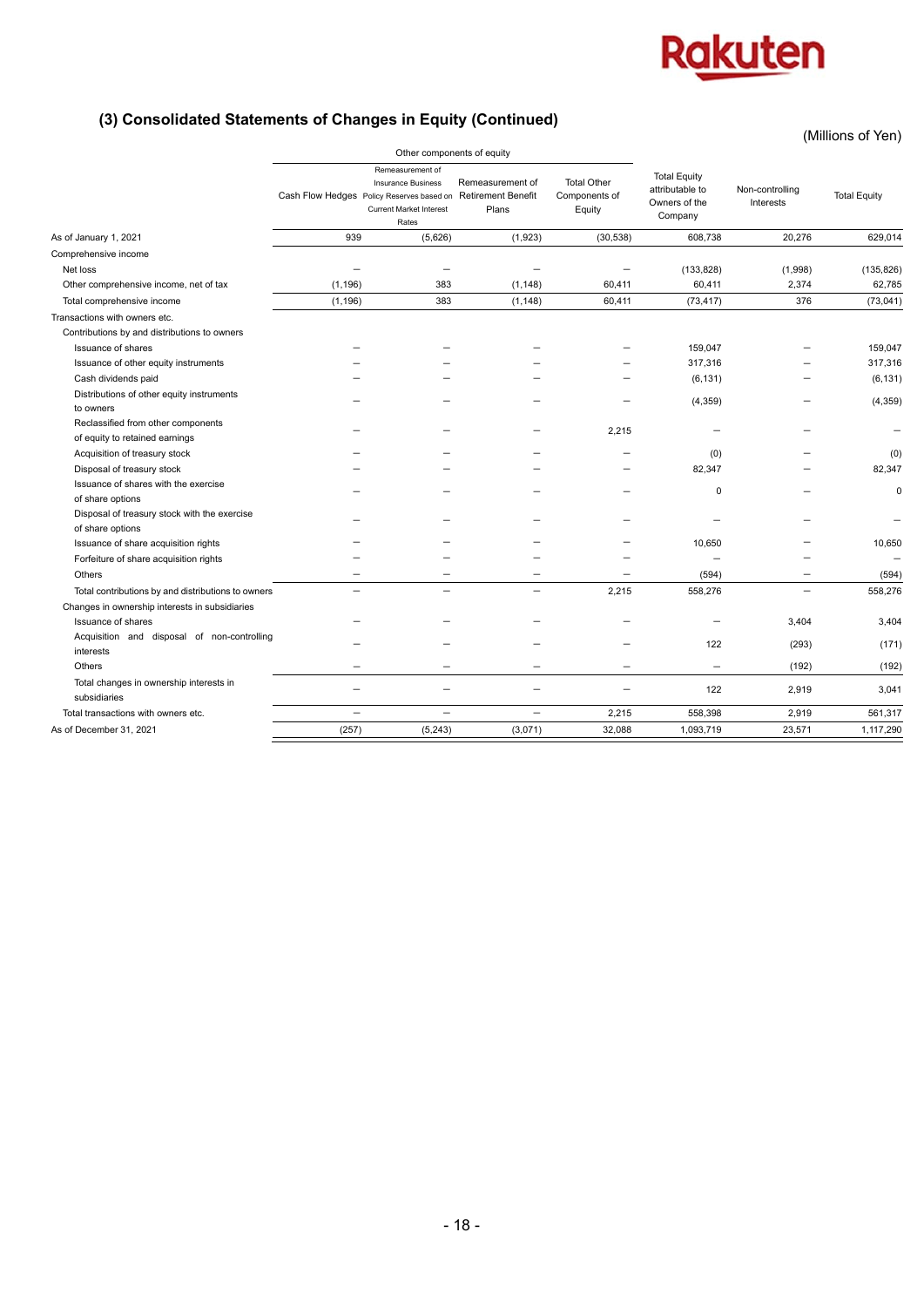

## **(4) Consolidated Statements of Cash Flows**

|                                                                                    |                   | (Millions of Yen)                                          |
|------------------------------------------------------------------------------------|-------------------|------------------------------------------------------------|
|                                                                                    | Fiscal Year ended | <b>Fiscal Year ended</b>                                   |
|                                                                                    | December 31, 2020 | December 31, 2021                                          |
|                                                                                    | 31, 2020)         | (January 1 to December (January 1 to December<br>31, 2021) |
| Cash flows from operating activities                                               |                   |                                                            |
| Loss before income tax                                                             | (151, 016)        | (212, 630)                                                 |
| Depreciation and amortization                                                      | 151,506           | 197,353                                                    |
| Impairment loss                                                                    | 7,591             | 4,239                                                      |
| Other loss (income)                                                                | (19, 413)         | (73, 183)                                                  |
| Decrease (Increase) in operating receivables                                       | (33, 425)         | (47, 558)                                                  |
| Decrease (Increase) in loans for credit card business                              | (204, 590)        | (354, 240)                                                 |
| Increase (Decrease) in deposits for banking business                               | 1,555,229         | 2,130,634                                                  |
| Net decrease (increase) in call loans for banking business                         | 15,000            | (5, 122)                                                   |
| Decrease (Increase) in loans for banking business                                  | (386, 520)        | (1,092,238)                                                |
| Decrease (Increase) in receivables under securities borrowing transactions         |                   | (147, 777)                                                 |
| Increase (Decrease) in operating payables                                          | 20,954            | 45,045                                                     |
| Decrease (Increase) in financial assets for securities business                    | (697, 382)        | (414, 794)                                                 |
| Increase (Decrease) in financial liabilities for securities business               | 726,799           | 445,190                                                    |
| Increase and decrease in derivative assets and liabilities                         | 63,067            | (80, 114)                                                  |
| Others                                                                             | 18,521            | 188,962                                                    |
| Income tax paid                                                                    | (24, 930)         | (1,060)                                                    |
| Net cash flows from operating activities                                           | 1,041,391         | 582,707                                                    |
| Cash flows from investing activities                                               |                   |                                                            |
| Payments in time deposits                                                          | (9,095)           | (9,856)                                                    |
| Proceeds from time deposits                                                        | 10,008            | 9,180                                                      |
| Purchases of property, plant and equipment                                         | (279, 278)        | (286, 859)                                                 |
| Purchases of intangible assets                                                     | (105, 796)        | (123, 782)                                                 |
| Acquisitions of subsidiaries                                                       | (22,062)          | (42, 974)                                                  |
| Proceeds from sales of subsidiaries                                                | 62,599            |                                                            |
| Acquisitions of investments in associates and joint ventures                       | (15, 119)         | (23,029)                                                   |
| Purchases of investment securities for banking business                            | (467, 460)        | (736, 644)                                                 |
| Proceeds from sales and redemption of investment securities for banking business   | 473,499           | 544,075                                                    |
| Purchases of investment securities for insurance business                          | (75, 676)         | (65, 781)                                                  |
| Proceeds from sales and redemption of investment securities for insurance business | 60,327            | 77,166                                                     |
| Purchases of investment securities                                                 | (7, 436)          | (15, 726)                                                  |
| Proceeds from sales and redemption of investment securities                        | 38,036            | 61,042                                                     |
| Proceeds from sales and redemption of other financial assets                       | 14,081            | 2,942                                                      |
| Other payments                                                                     | (15, 314)         | (16, 506)                                                  |
| Other proceeds                                                                     | 35,339            | 14,922                                                     |
| Net cash flows from investing activities                                           | (303, 347)        | (611, 830)                                                 |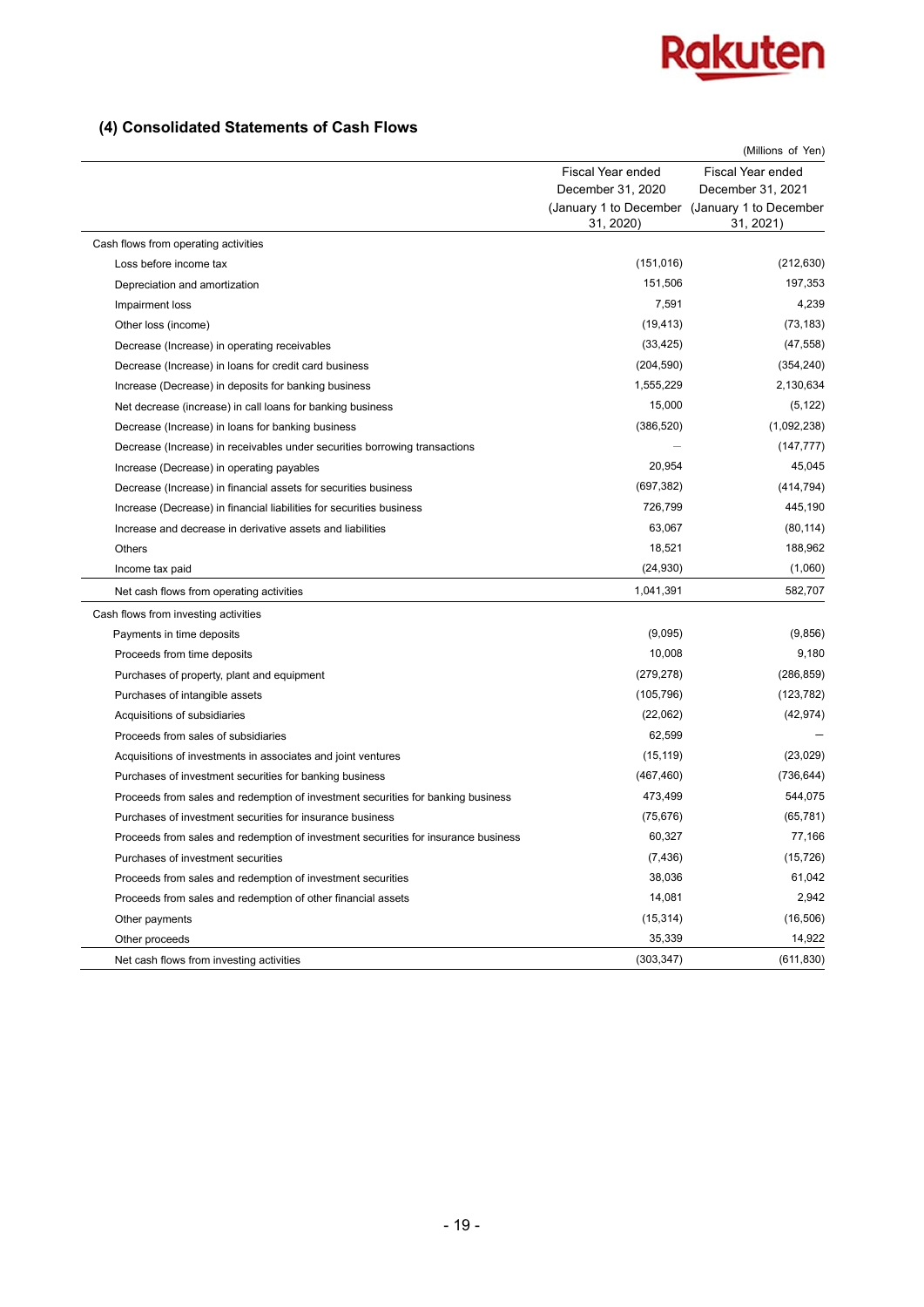

## **(4) Consolidated Statements of Cash Flows (Continued)**

|                                                                 |                   | (Millions of Yen)                                          |
|-----------------------------------------------------------------|-------------------|------------------------------------------------------------|
|                                                                 | Fiscal Year ended | Fiscal Year ended                                          |
|                                                                 | December 31, 2020 | December 31, 2021                                          |
|                                                                 | 31, 2020)         | (January 1 to December (January 1 to December<br>31, 2021) |
| Cash flows from financing activities                            |                   |                                                            |
| Net increase (decrease) in short-term borrowings                | 411,279           | 116,507                                                    |
| Net increase (decrease) in commercial papers                    | 135,500           | (6,000)                                                    |
| Proceeds from long-term borrowings                              | 424,590           | 729,142                                                    |
| Repayments of long-term borrowings                              | (324, 141)        | (207, 401)                                                 |
| Proceeds from issuance of bonds                                 | 148,900           | 355,321                                                    |
| Redemptions of bonds                                            | (40,000)          | (88, 766)                                                  |
| Proceeds from sale of shares by forward contract                | 75,348            |                                                            |
| Proceeds from issuance of shares                                |                   | 159,047                                                    |
| Proceeds from issuance of other equity instruments              |                   | 315,708                                                    |
| Distributions of other equity instruments to owners             |                   | (4, 129)                                                   |
| Proceeds from disposal of treasury stock                        | 0                 | 82,347                                                     |
| Repayments of lease liabilities                                 | (34, 476)         | (44, 787)                                                  |
| Cash dividends paid                                             | (6, 103)          | (6, 131)                                                   |
| Others                                                          | 17,211            | 1,407                                                      |
| Net cash flows from financing activities                        | 808,108           | 1,402,265                                                  |
| Effect of change in exchange rates on cash and cash equivalents | (3,403)           | 15,853                                                     |
| Net increase (decrease) in cash and cash equivalents            | 1,542,749         | 1,388,995                                                  |
| Cash and cash equivalents at the beginning of the period        | 1,478,557         | 3,021,306                                                  |
| Cash and cash equivalents at the end of the period              | 3,021,306         | 4,410,301                                                  |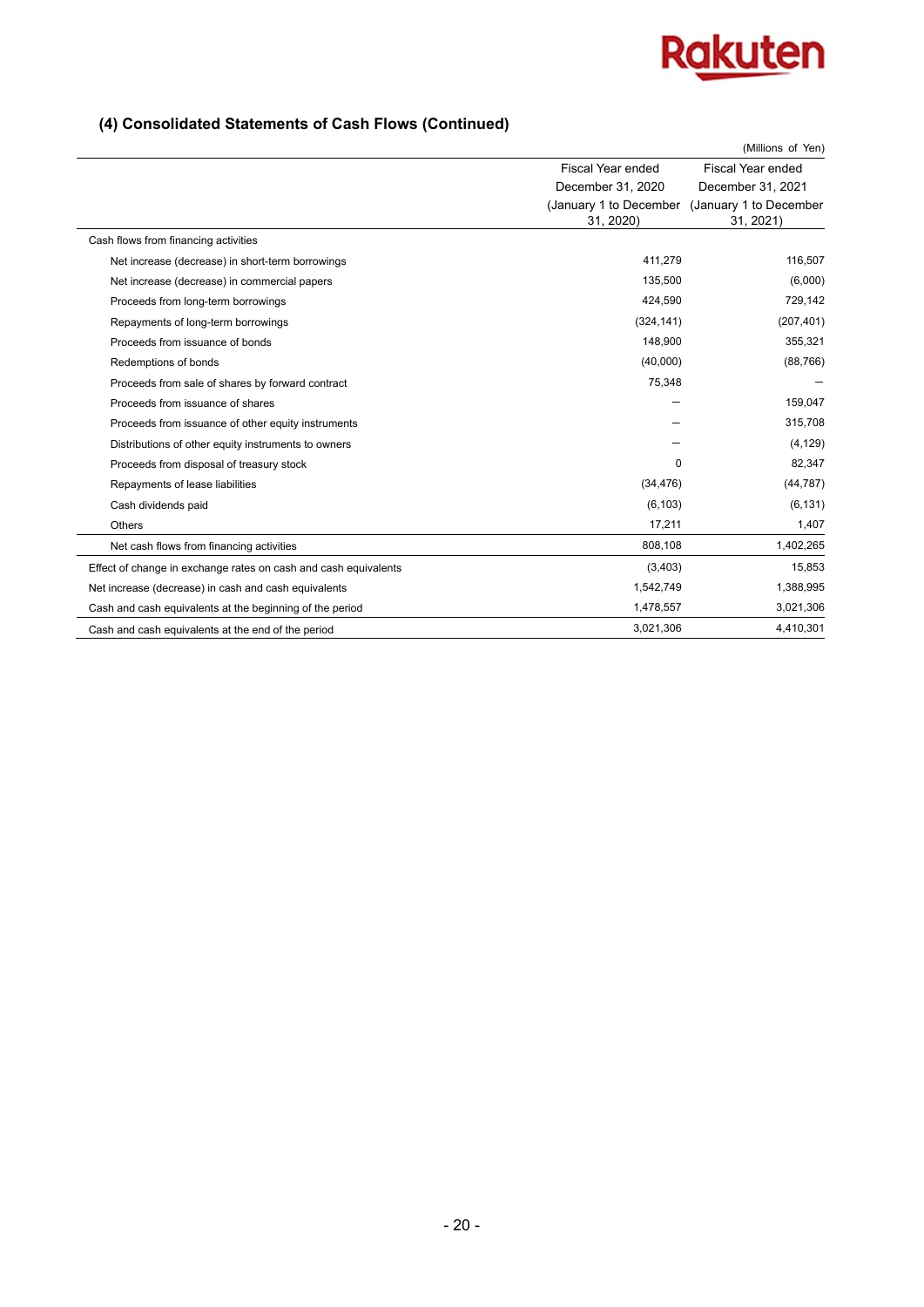

## **(5) Assumptions for Going Concern**

No items to report.

## **(6) Notes to the Consolidated Financial Statements (Basis of Presentation)**

The Rakuten Group's consolidated financial statements are prepared in accordance with IFRS set out by the International Accounting Standards Board. As it meets the requirements set out under Article 1-2 of the Rules on Terminology, Formats and Compilation Methods of Consolidated Financial Statements, under which the Rakuten Group is qualified as a "Specified Company under the Designated International Accounting Standards," the provision of Article 93 of the said rules is applied.

## **(Significant Changes in the Scope of Consolidation and the Scope of Equity Method Application)**

The equity method is applied to investments in SY Holdings Co., Ltd. (absorbed by Seiyu Holdings Co., Ltd. on December 31, 2021) since March 1, 2021, due to acquisition of its shares.

The equity method is applied to equity investments in JP Rakuten Logistics, Inc. (reorganized from an LLC, JP Rakuten Logistics, LLC. to a corporation on July 2, 2021) since the third quarter ended September 30, 2021.

On August 4, 2021, due to the additional acquisition of shares of Altiostar Networks, Inc., which was converted to a consolidated subsidiary from an equity method associate of the Company and is included in the scope of consolidation from the same date.

## **(Significant Accounting Policies)**

Significant accounting policies adopted by the Rakuten Group in these consolidated financial statements for the fiscal year ended December 31, 2021 basically remain the same as those adopted in the consolidated financial statements for the previous fiscal year.

## **Changes in Presentation Method**

## (Consolidated Statements of Cash Flows)

"Increase and decrease in derivative assets and liabilities", which was included in "others" in "cash flows from operating activities" in the previous fiscal year, is independently disclosed due to the increase of its materiality from the fiscal year ended December 31, 2021. Consolidated financial statements for the previous fiscal year have been restated accordingly to reflect this change.

As a result, ¥81,588 million presented as "others" in "cash flows from operating activities" in the previous fiscal year is restated with ¥63,067 million as "increase and decrease in derivative assets and liabilities" and ¥18,521 million as "others".

## **(Significant Accounting Estimates and Judgments)**

Preparation of the consolidated financial statements under IFRS for the fiscal year ended December 31, 2021 involves accounting estimates in respect of certain significant matters. In the process of adopting accounting policies, management of the Rakuten Group is required to make its own judgments. Resulting accounting estimates by their nature may be different from the actual outcome.

Accounting estimates and accounting assumptions are subject to continuous review. If the accounting estimates are updated, the effect of changes are recognized in the reporting period as well as future accounting periods.

Estimates and judgments that have significant impact on the amounts in the consolidated financial statements for the fiscal year ended December 31, 2021 remain the same as those for the previous fiscal year, including those related to the spread of COVID-19, except for the following changes in accounting estimates.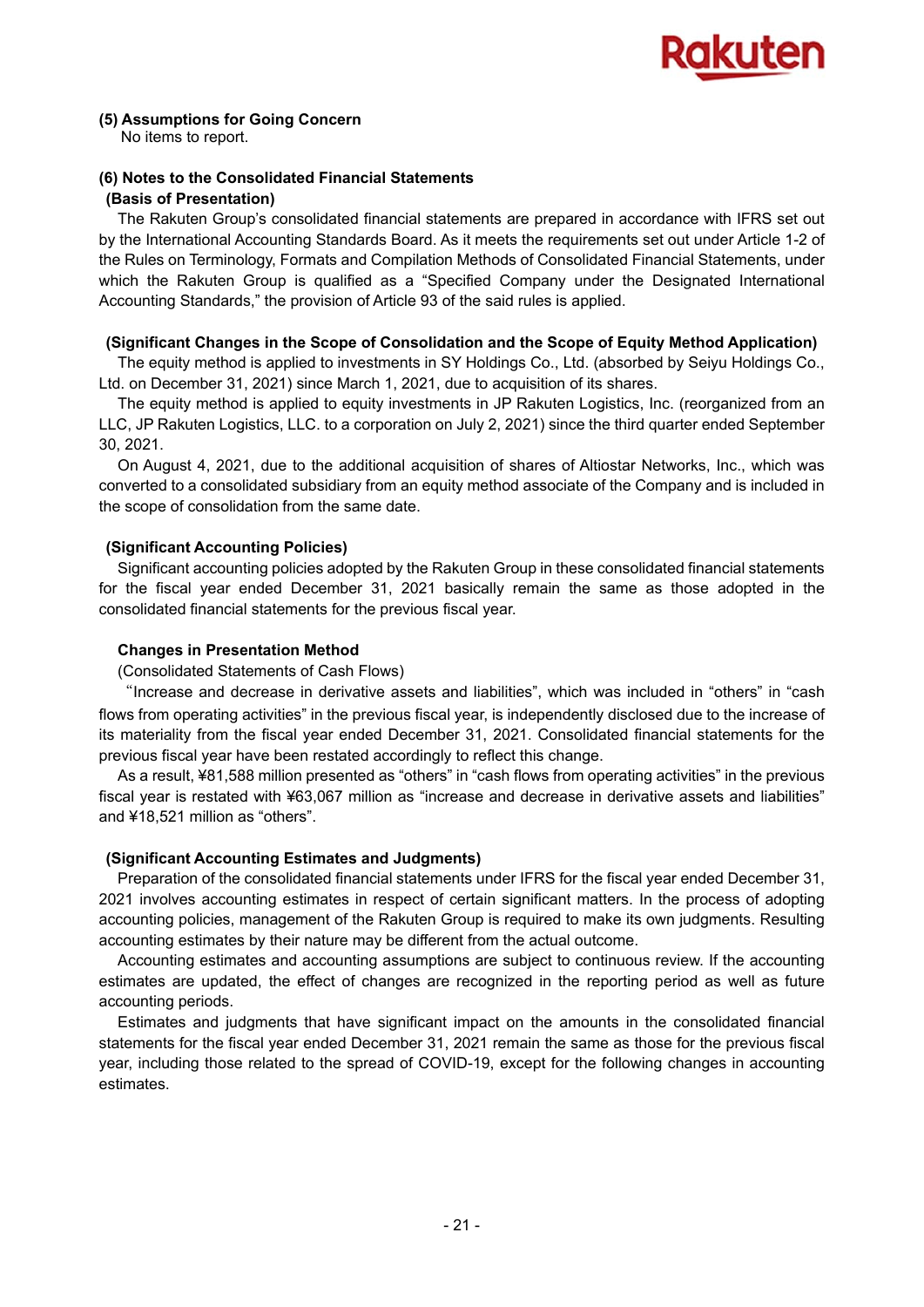

We face uncertainties stemming from deteriorating economic conditions caused by the COVID-19 pandemic, including sluggish consumer spending and increases in the unemployment rate and corporate bankruptcies. But their impact on the Company's management is limited, even in the actual business results since the first quarter ended March 31, 2020, when signs of worsening economic activity began to appear following the spread of COVID-19, as the Rakuten Group provides more than 70 services in a wide range of fields.

Although the spread of COVID-19 will still be a business risk for the Company, the Rakuten Group considers strategies to grow each business with flexible changes to their business model. Therefore, the pandemic has not resulted in changes in accounting estimates and judgments that would have an overall material impact on the consolidated financial statements for the fiscal year ended December 31, 2021 at this time, except for the accounting estimate for the allowance for doubtful accounts related to the credit card business loans as mentioned below.

Although there has been no significant deterioration in collection of loans provided as part of the credit card business as of December 31, 2021, the accounting estimate of allowance for doubtful accounts has been adjusted as necessary to prepare for deteriorating credit risk and possible incurrence of losses in light of uncertainties based on the future spread of COVID-19.

If the COVID-19 expansion radically changes and uncertainty further increases, however, it could affect significant accounting estimates and judgments, such as the recoverability of goodwill, the recoverability of deferred tax assets, the impairment of debt instruments, and investments in affiliates.

#### **(Changes in Accounting Estimates)**

The Rakuten Group records provisions for customer points. Regarding the provisions for customer points, in preparation for the future use of points by members, the Rakuten Group uses historical experience to estimate the provisions for the Rakuten Point Program.

In the past, transactions between businesses related to the granting and allocation of Rakuten points were subject to consumption tax, and we recorded provisions for customer points in liabilities at an estimated amount of future use based on historical experience, after deducting the amount equivalent to consumption tax. However, reflecting its decision to revise the term of use for Rakuten Points from April 1, 2022, as described below, effective from the third quarter ended September 30, 2021, the Company has changed to a method of accounting for provisions for customer points without deducting the amount equivalent to consumption tax for the use of points anticipated on or after the effective date of the revision.

Rakuten Points service is evolving not only as a common sales promotion tool in the Rakuten Ecosystem, but also as a payment tool. On the other hand, due to the recent changes in the consumption tax rate and the introduction of a reduced tax rate system, business operators' responses to consumption tax have become more complicated and their burden has increased. In light of this situation, the Rakuten Group has decided to revise the terms of use for Rakuten Points so that the points will not be affected by the consumption tax from April 1, 2022.

As a result of the above change to the calculation of provisions for customer points, or the cancellation of deduction of the amount equivalent to consumption tax from provisions for the use of points anticipated on or after April 1, 2022, provisions in liabilities increased by ¥8,789 million and operating expenses increased by the same amount compared with the figures calculated using the previous method. In addition, operating loss and loss before income tax increased by ¥8,789 million each for the fiscal year ended December 31, 2021.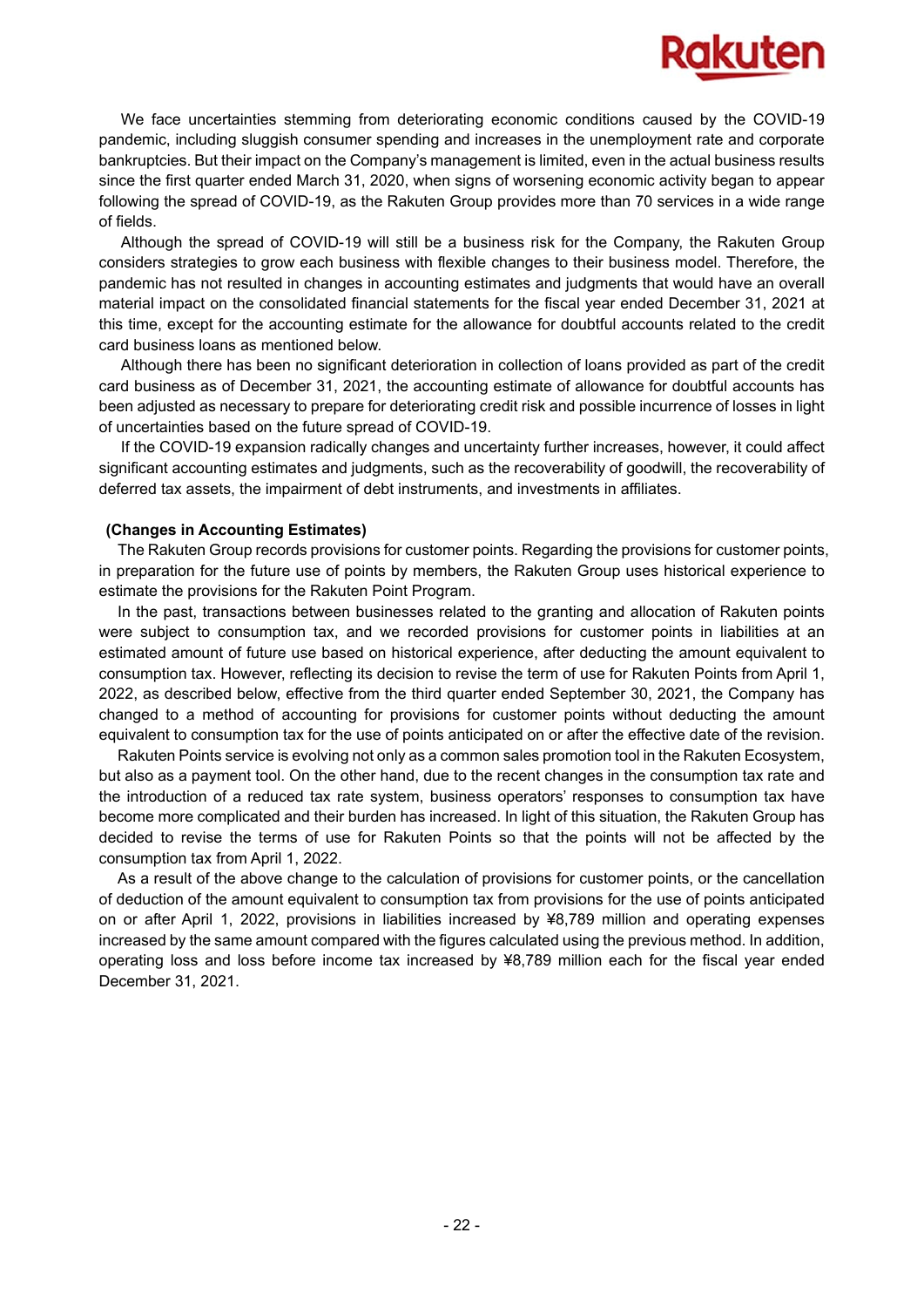

## **(Segment Information)**

#### **i. General Information**

As a global innovation company engaged in the three main activities of Internet Services, FinTech, and Mobile, the Rakuten Group is organized into three reportable segments: "Internet Services", "FinTech", and "Mobile".

For the reportable segments, separate financial information on the operational units of the Rakuten Group is available, and such financial information is subject to periodic review for the Board of Directors to decide on the distribution of management resources and evaluate performance.

The "Internet Services" segment comprises businesses providing various e-commerce sites including internet shopping mall "Rakuten Ichiba", online cash-back sites, travel booking sites, portal sites, and digital content sites in North America, along with provision of messaging services, sales of advertising, etc. on these sites, and management of professional sports teams, etc.

The "FinTech" segment engages in businesses providing services over the Internet related to banking and securities, credit cards, life insurance, general insurance, electronic money, and crypto asset (virtual currency) spot transaction, etc.

The "Mobile" segment comprises business operations engaged in the provision of communication services and technologies, operation of electricity supply services, and operations including providing digital content sites, etc. in regions other than North America.

## **ii. Measurement of Segment Revenue and Segment Profit (Loss) by Operating Segments**

Operating segment information is reported in accordance with IFRS. Operating segment revenue and profit or loss amounts are those before intersegment eliminations, without consideration of consolidation adjustments, except for certain consolidated subsidiaries. The internal measures management relies upon in making decisions are Non-GAAP operating income, which is calculated by adjusting the nonrecurring items and other adjustment items prescribed by the Rakuten Group from the operating income recorded in accordance with IFRS.

Management believes that the disclosure of Non-GAAP financial measures facilitates comparison between the Rakuten Group and peer companies in the same industry or comparison of its business results with those of prior fiscal years by stakeholders, and can provide useful information in understanding the underlying business results of the Rakuten Group and its future outlook. Unusual items refer to one-off items that the Rakuten Group believes shall be excluded for the purposes of preparing a future outlook based on certain rules. Other adjustment items are those that tend to differ depending on the standards applied, and are therefore less comparable between companies, such as share based compensation expenses and amortization of acquisition-related intangible assets.

The Rakuten Group does not allocate assets and liabilities to operating segment information used by the chief operating decision maker.

|                               |                   |         |            | (Millions of Yen) |
|-------------------------------|-------------------|---------|------------|-------------------|
|                               | Internet Services | FinTech | Mobile     | Total             |
| Segment revenue               | 874.806           | 576.195 | 172,451    | 1,623,452         |
| Segment profit (loss)         | 40.396            | 81,291  | (227, 258) | (105, 571)        |
| Other items                   |                   |         |            |                   |
| Depreciation and amortization | 35,529            | 46,625  | 48,637     | 130,791           |

#### **Fiscal year ended December 31, 2020 (January 1 to December 31, 2020)**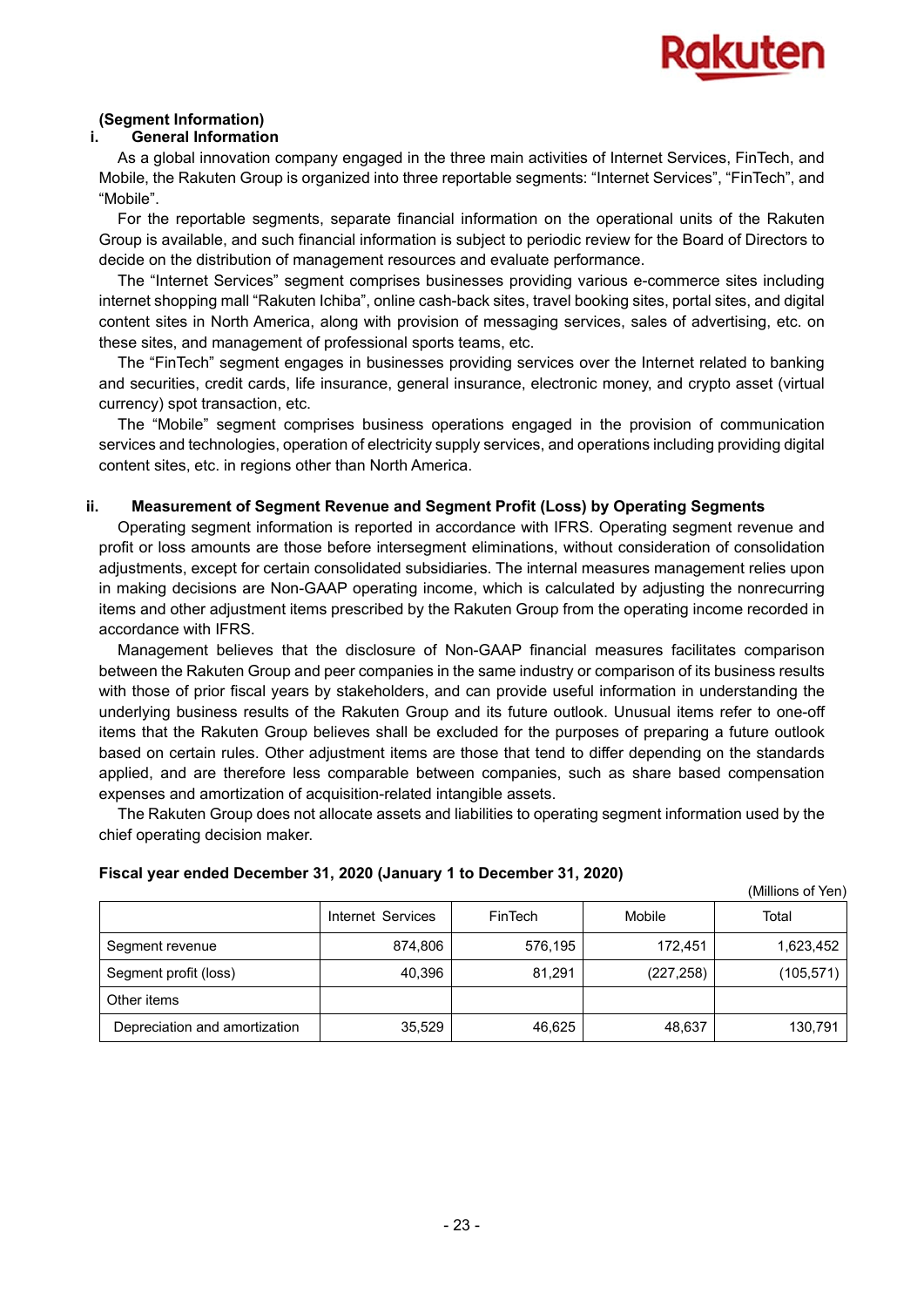

## **Fiscal year ended December 31, 2021 (January 1 to December 31, 2021)**

|                               |                   |                |            | (Millions of Yen) |
|-------------------------------|-------------------|----------------|------------|-------------------|
|                               | Internet Services | <b>FinTech</b> | Mobile     | Total             |
| Segment revenue               | 1,003,382         | 619.048        | 227,511    | 1,849,941         |
| Segment profit (loss)         | 107,548           | 89.120         | (421, 172) | (224, 504)        |
| Other items                   |                   |                |            |                   |
| Depreciation and amortization | 33,384            | 51,080         | 83,724     | 168,188           |

Note: From the second quarter ended June 30, 2021, the Rakuten Group has reviewed its business management system with the aim of improving the profitability of the Rakuten Ecosystem in North America. Accordingly, some businesses and subsidiaries providing digital content sites in North America and those engaged in messaging services have been transferred to other segments. The main change was made to Rakuten Kobo Inc. and Viber Media S.a.r.l. etc., included in the Mobile segment, which were transferred to the Internet Services segment. In line with these changes, segment information for the fiscal year ended December 31, 2020 has been restated.

## **Reconciliation from Segment Revenue to Consolidated Revenue**

|                                 |                                  | (Millions of Yen)                |
|---------------------------------|----------------------------------|----------------------------------|
|                                 | Fiscal Year ended                | Fiscal Year ended                |
|                                 | December 31, 2020                | December 31, 2021                |
|                                 | (January 1 to December 31, 2020) | (January 1 to December 31, 2021) |
| Segment revenue                 | 1,623,452                        | 1.849.941                        |
| Intercompany transactions, etc. | (167,914)                        | (168,184)                        |
| Consolidated revenue            | 1.455.538                        | 1,681,757                        |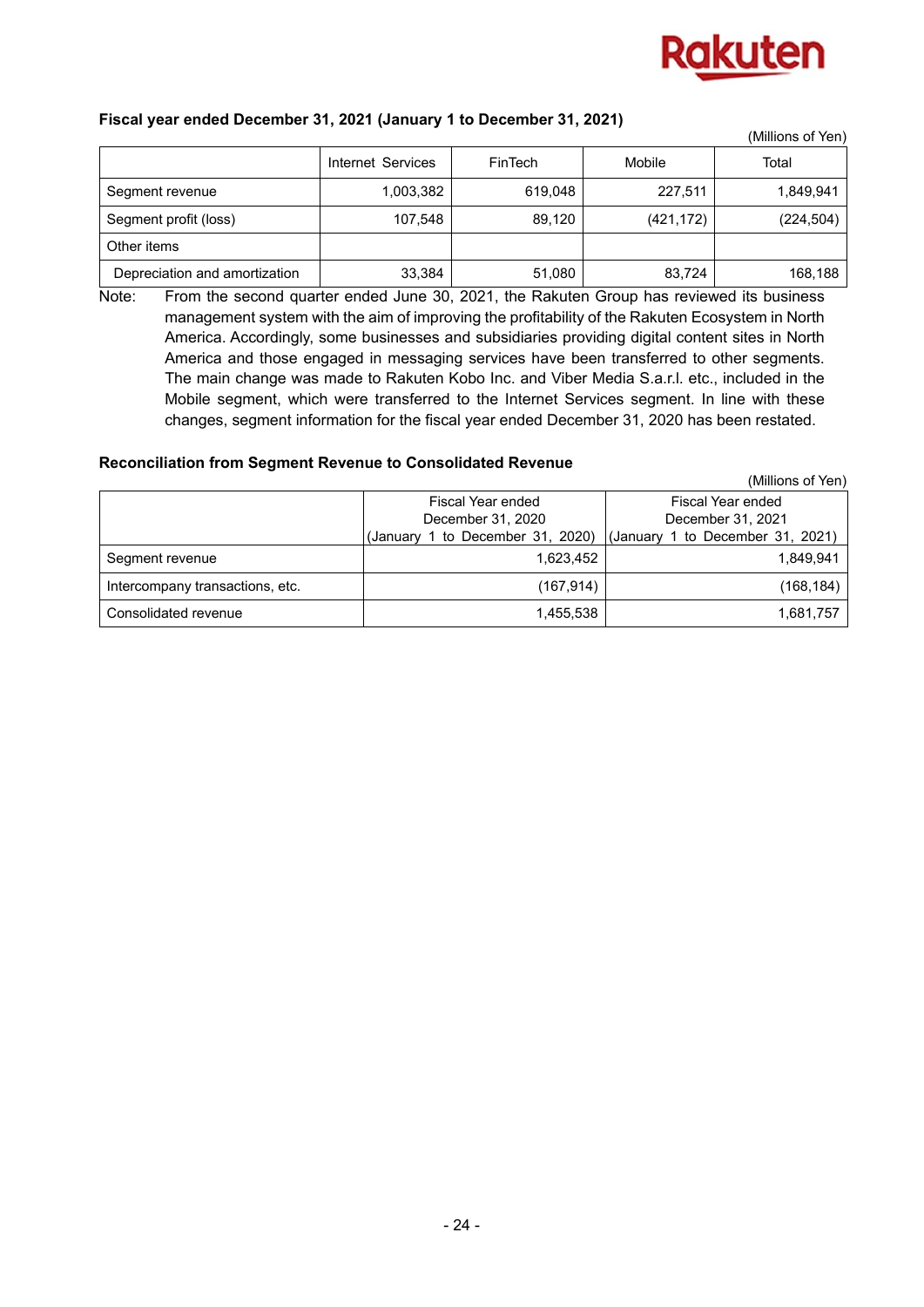

|                                                                             |                                         | (Millions of Yen)                      |
|-----------------------------------------------------------------------------|-----------------------------------------|----------------------------------------|
|                                                                             | Fiscal Year ended<br>December 31, 2020  | Fiscal Year ended<br>December 31, 2021 |
|                                                                             | to December 31, 2020)<br>(January)<br>1 | 1 to December 31, 2021)<br>(January)   |
| Segment loss                                                                | (105, 571)                              | (224, 504)                             |
| Intercompany transactions, etc.                                             | 2,904                                   | (495)                                  |
| Non-GAAP operating loss                                                     | (102, 667)                              | (224, 999)                             |
| Amortization of intangible assets                                           | (9, 502)                                | (9, 321)                               |
| Share based compensation expenses                                           | (10, 612)                               | (10, 059)                              |
| One-off items (Note)                                                        | 28,932                                  | 49,653                                 |
| Operating loss                                                              | (93, 849)                               | (194, 726)                             |
| Financial income and expenses                                               | (19, 457)                               | (19, 738)                              |
| Share of income (losses) of investments<br>in associates and joint ventures | (37, 710)                               | 1,834                                  |
| Loss before income tax                                                      | (151, 016)                              | (212, 630)                             |

Note: One-off items listed for the fiscal year ended December 31, 2020 include a gain on sale of all shares in OverDrive Holdings, Inc. of ¥40,926 million, losses on investments in the filmmaking business of ¥3,277 million, and impairment of property, plant and equipment etc. due to the closure of certain U.S. based business. One-off items listed for the fiscal year ended December 31, 2021 include a gain on step acquisition of ¥59,496 million as a result of making Altiostar Networks, Inc. a wholly-owned subsidiary of the Company and expenses of ¥8,789 million associated with an increase in provision for customer points as a result of revisions in the Rakuten Point Terms of Use.

## **iii. Products and Services Information**

Revenue from external customers by major products and services of the Group Companies is as follows: (Millions of Yen)

|                                        |                                            |                 |                                     |                 |                   | UVIIIIOIIS OL | Ten                                   |
|----------------------------------------|--------------------------------------------|-----------------|-------------------------------------|-----------------|-------------------|---------------|---------------------------------------|
|                                        | Rakuten<br>Ichiba and<br>Rakuten<br>Travel | Rakuten<br>Card | <b>Rakuten</b><br><b>Securities</b> | Rakuten<br>Bank | Rakuten<br>Mobile | <b>Others</b> | Revenue<br>from external<br>customers |
| Fiscal Year ended<br>December 31, 2020 | 310,940                                    | 183,480         | 66,197                              | 76,855          | 125,306           | 692,760       | 1,455,538                             |
| Fiscal Year ended<br>December 31, 2021 | 389,708                                    | 191,517         | 86,382                              | 78,488          | 146.665           | 788.997       | 1,681,757                             |

## **iv. Geographic Information**

For the fiscal year ended December 31, 2020

|                                                           |           |          |        |        |               | (Millions of Yen) |
|-----------------------------------------------------------|-----------|----------|--------|--------|---------------|-------------------|
|                                                           | Japan     | Americas | Europe | Asia   | <b>Others</b> | Total             |
| Revenue from external<br>customers                        | 1,199,807 | 178.807  | 33,877 | 42,284 | 763           | 1,455,538         |
| Property, plant and<br>equipment and intangible<br>assets | 1,006,602 | 180.891  | 96,733 | 36,500 | 2,973         | 1,323,699         |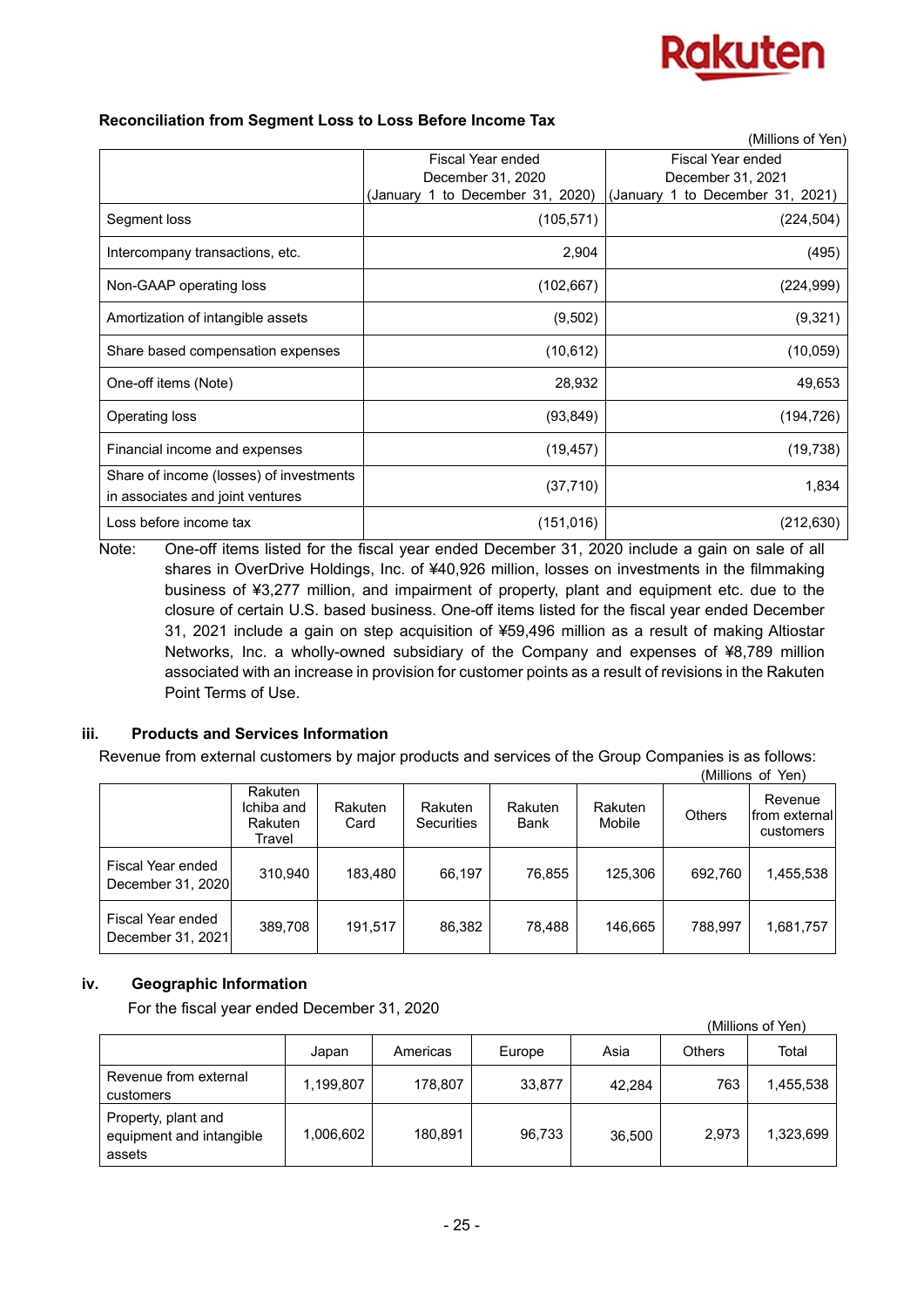

 $(M)$ illions of  $M$ 

For the fiscal year ended December 31, 2021

|                                                           |           |          |         |        |               | (IVIIIIIONS OF TENT |
|-----------------------------------------------------------|-----------|----------|---------|--------|---------------|---------------------|
|                                                           | Japan     | Americas | Europe  | Asia   | <b>Others</b> | Total               |
| Revenue from external<br>customers                        | 1,398,283 | 181,810  | 38.216  | 62,073 | 1.375         | 1,681,757           |
| Property, plant and<br>equipment and intangible<br>assets | 1,368,929 | 315,467  | 106,651 | 40,554 | 2,758         | 1,834,359           |

## **v. Major Customers**

For the fiscal year ended December 31, 2020 Disclosure of major customers is omitted because the proportion of revenue from an individual external customer does not exceed 10% of consolidated revenue.

For the fiscal year ended December 31, 2021

Disclosure of major customers is omitted because the proportion of revenue from an individual external customer does not exceed 10% of consolidated revenue.

## **(Breakdown of Operating Expenses)**

|                                                       |                                  | (Millions of Yen)                |
|-------------------------------------------------------|----------------------------------|----------------------------------|
|                                                       | Fiscal Year ended                | <b>Fiscal Year ended</b>         |
|                                                       | December 31, 2020                | December 31, 2021                |
|                                                       | (January 1 to December 31, 2020) | (January 1 to December 31, 2021) |
| Advertising and promotion expenditures                | 264,063                          | 347,959                          |
| Employee benefits expenses                            | 236,092                          | 267,847                          |
| Depreciation and amortization                         | 151,506                          | 197,353                          |
| Communication and maintenance expenses                | 40,497                           | 59,893                           |
| Consignment and subcontract expenses                  | 91,069                           | 133,488                          |
| Allowance for doubtful accounts charged to            | 45,967                           | 40,866                           |
| expenses                                              |                                  |                                  |
| Cost of sales of merchandise and services<br>rendered | 530,977                          | 669,372                          |
| Interest expense for finance business                 | 9,477                            | 12,705                           |
| Commission fee expense for finance<br>business        | 14,974                           | 17,008                           |
| Insurance claims and other payments, and              | 54,471                           | 49,306                           |
| provision of insurance business policy<br>reserves    |                                  |                                  |
| <b>Others</b>                                         | 140,537                          | 170,622                          |
| Total                                                 | 1,579,630                        | 1,966,419                        |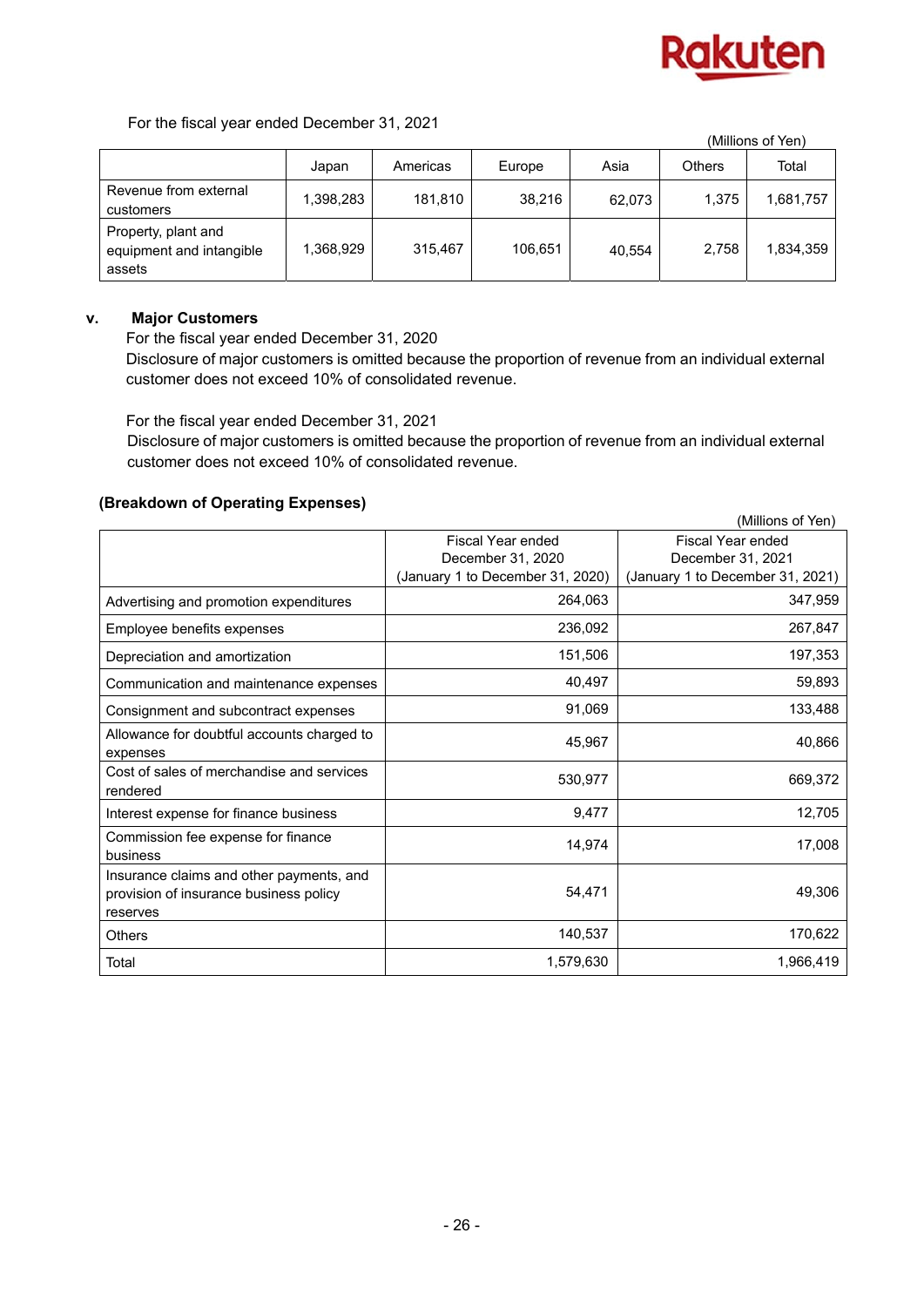

## **(Other Income and Other Expense)**

## **(1) Other Income**

|                                        |                                  | (Millions of Yen)                |
|----------------------------------------|----------------------------------|----------------------------------|
|                                        | Fiscal Year ended                | Fiscal Year ended                |
|                                        | December 31, 2020                | December 31, 2021                |
|                                        | (January 1 to December 31, 2020) | (January 1 to December 31, 2021) |
| Gain on sales of subsidiary (Note 1)   | 40,926                           |                                  |
| Valuation gains on securities (Note 2) | 7.813                            | 40,969                           |
| Gain on step acquisition (Note 3)      | 754                              | 59,496                           |
| <b>Others</b>                          | 4.990                            | 7,572                            |
| Total                                  | 54,483                           | 108,037                          |

Note 1: A gain on sale of shares in OverDrive Holdings, Inc. of ¥40,926 million was recorded during the fiscal year ended December 31, 2020.

Note 2: Valuation gains on securities related to investments in FinTech-related companies in the investment business of ¥27,827 million was recorded during the fiscal year ended December 31, 2021.

Note 3: A gain on step acquisitions of ¥59,496 million was recorded as a result of making Altiostar Networks, Inc. a wholly-owned subsidiary of the Company during the fiscal year ended December 31, 2021.

## **(2) Other Expense**

|                                                                              |                                  | (Millions of Yen)                |
|------------------------------------------------------------------------------|----------------------------------|----------------------------------|
|                                                                              | Fiscal Year ended                | Fiscal Year ended                |
|                                                                              | December 31, 2020                | December 31, 2021                |
|                                                                              | (January 1 to December 31, 2020) | (January 1 to December 31, 2021) |
| Foreign exchange losses                                                      | 1.847                            | 455                              |
| Losses on disposal of property, plant and<br>equipment and intangible assets | 2,606                            | 1,596                            |
| Valuation losses on securities                                               | 7.591                            | 4,239                            |
| Others (Note)                                                                | 12.196                           | 11,811                           |
| Total                                                                        | 24,240                           | 18,101                           |

Note: In the fiscal year ended December 31, 2020, a loss on investments in the filmmaking business of ¥3,277 million was recorded.

 In the fiscal year ended December 31, 2021, a loss on sales of investments in associates and joint ventures of ¥4,165 million was recorded.

## **(Financial Income and Financial Expenses)**

## **(1) Breakdown of Financial Income**

|                                            |                                  | (Millions of Yen)                |
|--------------------------------------------|----------------------------------|----------------------------------|
|                                            | Fiscal Year ended                | Fiscal Year ended                |
|                                            | December 31, 2020                | December 31, 2021                |
|                                            | (January 1 to December 31, 2020) | (January 1 to December 31, 2021) |
| Interest income                            | 602                              | 681                              |
| Gains on valuation of derivatives (Note 1) |                                  | 16,650                           |
| Gains on valuation of securities (Note 2)  | 57,564                           | 1,568                            |
| <b>Others</b>                              | 1,984                            |                                  |
| Total                                      | 60,150                           | 18,904                           |

Note 1: Valuation gains on derivatives arising from the collar agreement of Lyft, Inc. shares of ¥11,764 million was recorded during the fiscal year ended December 31, 2021.

Note 2: Valuation gains on securities related to an investment in Lyft, Inc. of ¥56,980 million was recorded during the fiscal year ended December 31, 2020.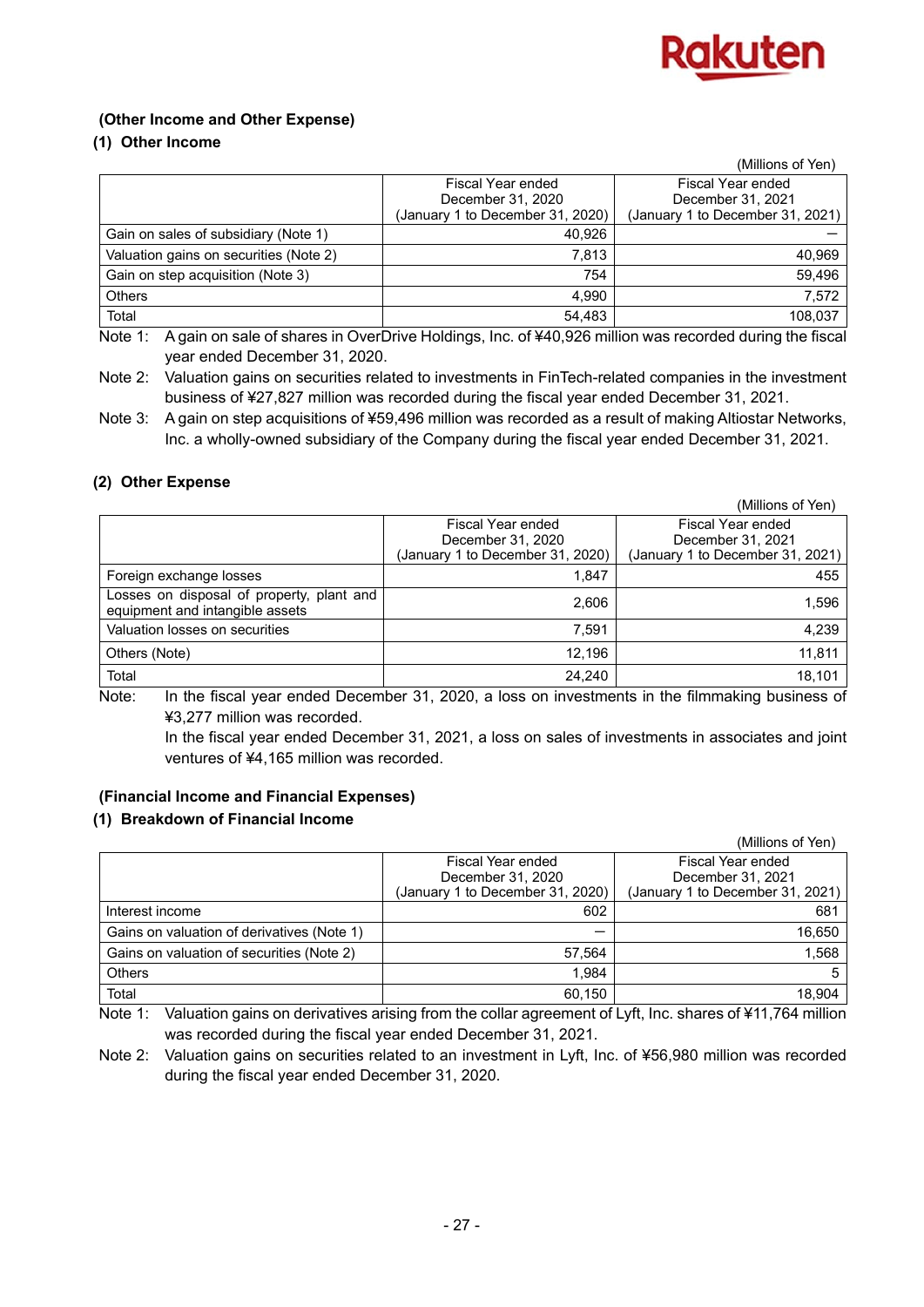

## **(2) Breakdown of Financial Expenses**

|                                             |                                        | (Millions of Yen)                      |
|---------------------------------------------|----------------------------------------|----------------------------------------|
|                                             | Fiscal Year ended<br>December 31, 2020 | Fiscal Year ended<br>December 31, 2021 |
|                                             | (January 1 to December 31, 2020)       | (January 1 to December 31, 2021)       |
| Interest expenses (Note 1)                  | 13,866                                 | 18,061                                 |
| Losses on valuation of derivatives (Note 2) | 65,118                                 | 333                                    |
| Losses on valuation of securities (Note 3)  |                                        | 4,477                                  |
| Foreign exchange losses (Note 4)            | –                                      | 10,252                                 |
| <b>Others</b>                               | 623                                    | 5,519                                  |
| Total                                       | 79,607                                 | 38,642                                 |

Note 1: Interest expenses include interest expenses associated with lease liabilities of ¥1,176 million for the fiscal year ended December 31, 2020 and ¥1,590 million for the fiscal year ended December 31, 2021.

Note 2: Valuation loss on derivatives arising from the collar agreement of Lyft, Inc. shares of ¥63,903 million was recorded during the fiscal year ended December 31, 2020.

- Note 3: Valuation loss on securities related to an investment in Lyft, Inc. of ¥4,477 million was recorded during the fiscal year ended December 31, 2021.
- Note 4: ¥10,252 million arising from liabilities relating to funds raised from the utilization of Lyft, Inc. shares was recorded during the fiscal year ended December 31, 2021.

#### **(Share of Income of Investments in Associates and Joint Ventures)**

During the first quarter ended March 31, 2021, the Rakuten Group made investments in shares of Seiyu Holdings Co., Ltd., which have been accounted for using the equity method. Because the measurement of fair value of the identifiable assets and liabilities as of the acquisition date was incomplete and the calculation of the difference with the cost of the investment was unfinished as of the third quarter ended September 30, 2021, the gain from the bargain purchase was a provisional amount based on all information available as of the acquisition date and the calculation of the difference with the cost of the investment was completed in the fourth quarter ended December 31, 2021. As a result, the Rakuten Group recorded income of ¥8,307 million in share of income of investments in associates and joint ventures, including a gain from the bargain purchase of Seiyu Holdings Co., Ltd. proportional to the share held by the Rakuten Group, during the fiscal year ended December 31, 2021.

## **(Earnings per Share)**

Basic earnings per share are calculated by dividing the net income (attributable to equity owners of the Company) by the weighted average number of common stock outstanding during the year. The weighted average number of common stock outstanding during the year does not include treasury stock.

Diluted earnings per share are calculated on the assumption of full conversion of potentially dilutive common stock, adjusted for the weighted average number of common stock outstanding.

The Company has potential common stock related to stock options. The number of shares that may be acquired through these share options is calculated at fair value (annual average share price of the Company) based on the value of the share acquisition rights that would be granted to unexercised share options.